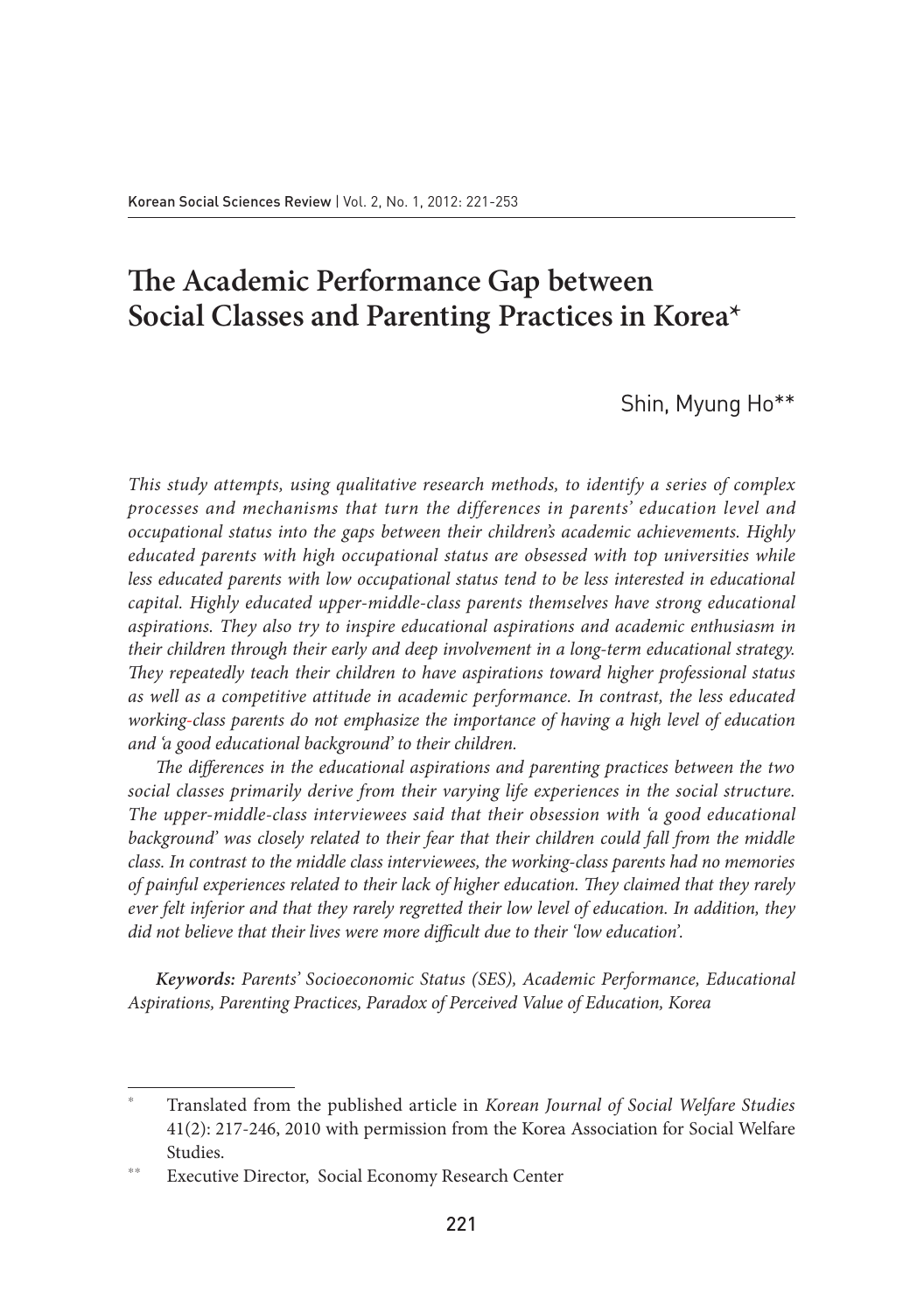### I. Introduction

The proposition that children from affluent families tend to do better in their studies has become a fact that nobody can deny. Meanwhile, the fact that "the higher the parents' social status, the better the children's grades, and the lower the social status, the poorer the grades" has been confirmed time and again by all sorts of investigation and research (Ju, D. 1998; Kim, H. and Lee, B. 2005; Park, C. and Do, J. 2005; Byun, S. and Kim, K. 2008). Their results are in agreement with numerous foreign antecedent studies (Coleman 1990; De Graaf et al. 2000; Jencks and Tach 2006).

As for the reason that children's grades change according to their parents' socioeconomic status, public sentiment commonly points to the difference in their capacity to spend on private education. However, the fact is that there is a static correlation between parents' income and the scale of their private education expenditures (Choi, Y. 1999; Nam, K. 2008), but studies analyzing the effect of private education on grade improvement run contrary to one another, concluding that that there is an effect (Park C. and Do, J. 2005; Choi, H. 2007), or conversely that there is either no effect or that the effect is insignificant (Han, D. et al. 2001; Ban, S. et al. 2005). Regardless, when we look closely at the well-known fact that the effect of education can be swayed significantly by a student's attitude and enthusiasm, even if we say that private education has an influence rather than a direct effect on grades, we can surmise that it exhibits the power to influence bit by bit the variables that influence a child's attitude toward their studies.**<sup>1</sup>**

If we combine the results of the precedent domestic and foreign research handling the relationship between family background and academic achievement, generally speaking, the variable that has the most distinct relationship with academic achievement is the father's education level, followed by the parents' employment and income levels (De Graaf and

**<sup>1</sup>** Related to this, Kim, K. (2005), through multiple regression analysis, discovered the moment of insertion of variables that reflected a child's interest in education, and the disappearance of the statistical significance of private education. He also is among those who take the stance that the power of private education expenses brings out a child's interest in education.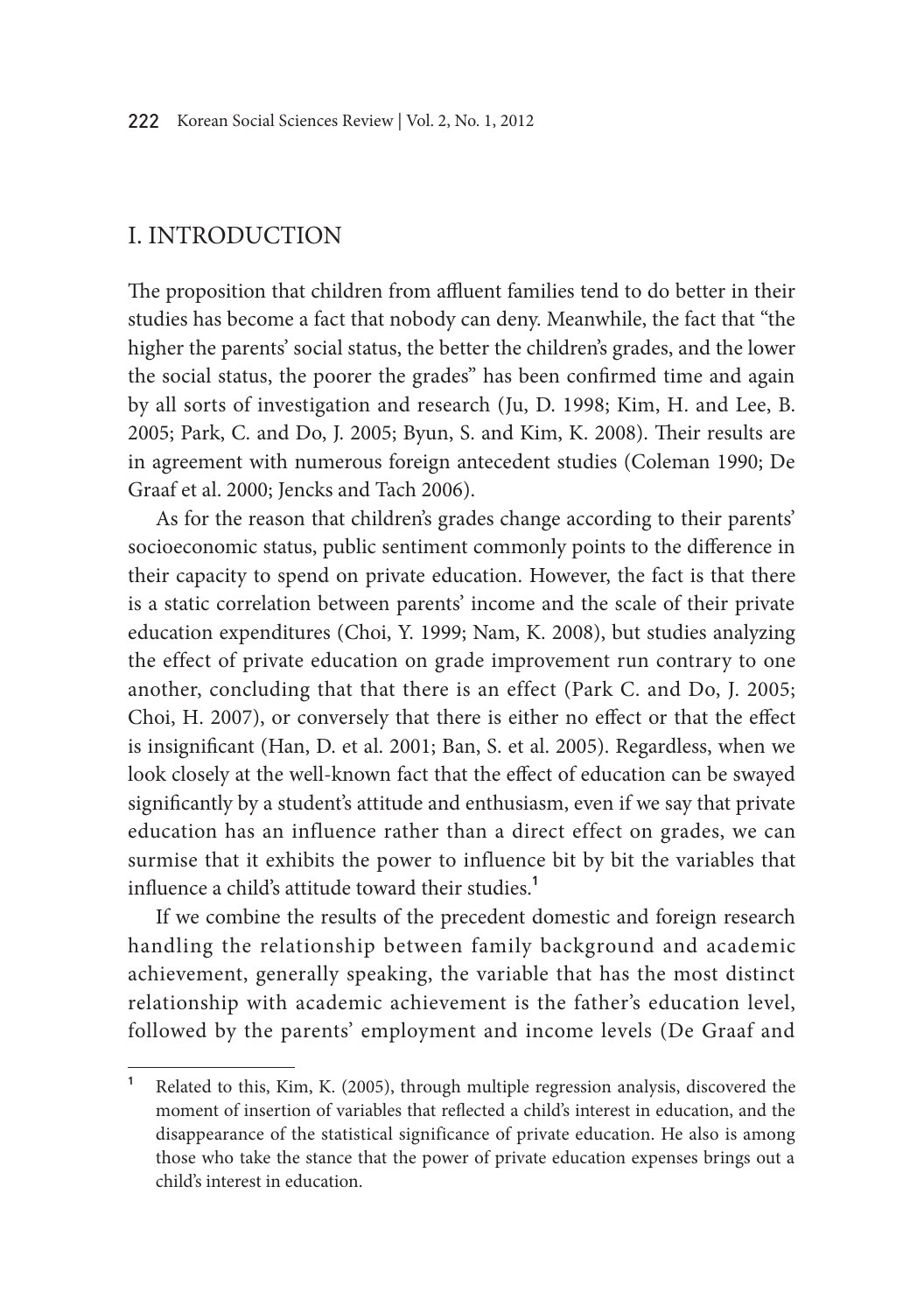Ganzeboom, 1993; Phang, H. and Kim, K. 2002; Park C. and Do, J. 2005; Chang, S. and Sohn, B. 2005). But in certain studies, there are cases in which the influence of income appears inconsistent or unclear (Yeo, E. et al. 2007; Kim, D. 2008), so normally it is presumed that income level does not have as strong an effect on academic achievement as parental education level.**<sup>2</sup>** The meaning of all of this is that as a background factor influencing the level of academic achievement, economic capacity is not the number one variable, and cultural capital and other influential variables are more important than economic capacity in explaining the relationship between education level and background (Erikson and Jonsson, 1996: 21; Sewell et al., 2004: 28).

Regarding this point, parents' "socioeconomic status" has been postulated as a concept that includes income, education level, professional status, etc., but there has been nothing to clearly illuminate the reason that such cultural resources as education level and professional status appear to be the major primary influences. These days, quantitative research showing parents' socioeconomic status to be an independent variable and children's total years of education, highest level of education, academic achievement, probability of entering higher education, etc., as dependent variables stress the importance of illuminating the influential power and relevance of all variables. Antecedent research successfully scrutinizes specific aspects of quantitative research methodologies, such as cause and effect relationships, and relevance and change, but there is nothing that illuminates the black box existing between that cause and effect, namely the specific processes and mechanisms that exert influence and by which relevant factors interplay (Lamont and Lareau, 1988: 154). Hence the objective of this research is to use qualitative research methods to find the series of complex mechanisms and processes that appear with changes in parents' education level and professional status. If existing quantitative research illuminates the duality of the causal relationship among factors in educational achievement, this research, which has adopted

**<sup>2</sup>** As an example that shows this, Beblo and Lauer (2004) found through an analysis of the relationship between 1990s Poland's economic change and educational achievement, that parents' financial resources, such as wealth and income, and unemployment, had very little to do with a child's educational achievement; on the other hand, they came to the conclusion that parents' educational level was a much more important factor in swaying a child's academic achievement.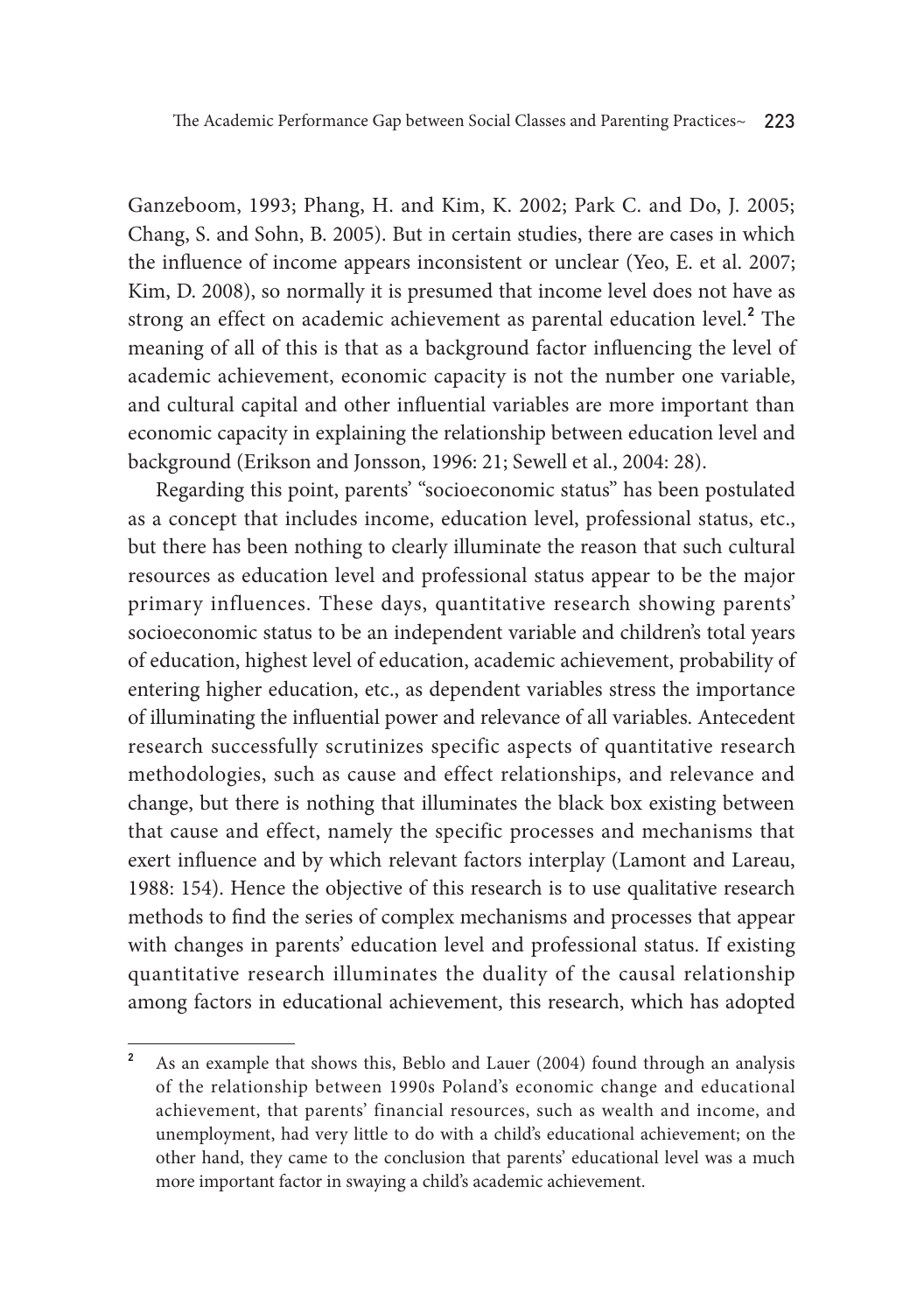qualitative methods, emphasizes the apprehension of answers to the question of why and how these conditions come about.

And so, the primary issue this paper deals with is how parents' educational aspirations and child-rearing methods, as they pertain to education, differ between the lower and upper social strata, and moreover, by what causes and mechanisms those differences appear and persist. And the second research question is, when do the differing child-rearing traditions and strategies among different social strata produce predictable results? Outside of the decisive factors appearing in previous research, are there any other factors that influence academic scores?

### II. Theoretical Background

#### **1. Research on Factors that Hinder Academic Achievement**

Research regarding factors that influence academic achievement can be divided into that which deals with factors that hinder academic achievement versus that which deals with factors that promote academic achievement. First, low income and poverty, the absence of one parent, and low parental education level and status stand out as hindrance factors.

Compared to children who have never or have only temporarily experienced poverty, children who continuously experience poverty score lower on intelligence tests. Also, it has been inferred that the reason for the deficient cognitive abilities of children of impoverished families is that they are subjected to stress during pregnancy or receive insufficient developmental stimulus from their families (McLoyd 1998: 198); accordingly it is not only the case that poverty hinders cognitive development in childhood, but also that it casts a negative influence over adolescent academic achievement as well (Conger et al. 1997: 308).

As for factors that influence impoverished children's intellectual growth, it is known that a lack of appropriate educational resources (books, magazines, travel and field trip opportunities, etc.) to stimulate children's cognitive development, in addition to family environment, parenting style, the child's health, etc., have an effect (Guo and Harris 2000). At the same time, a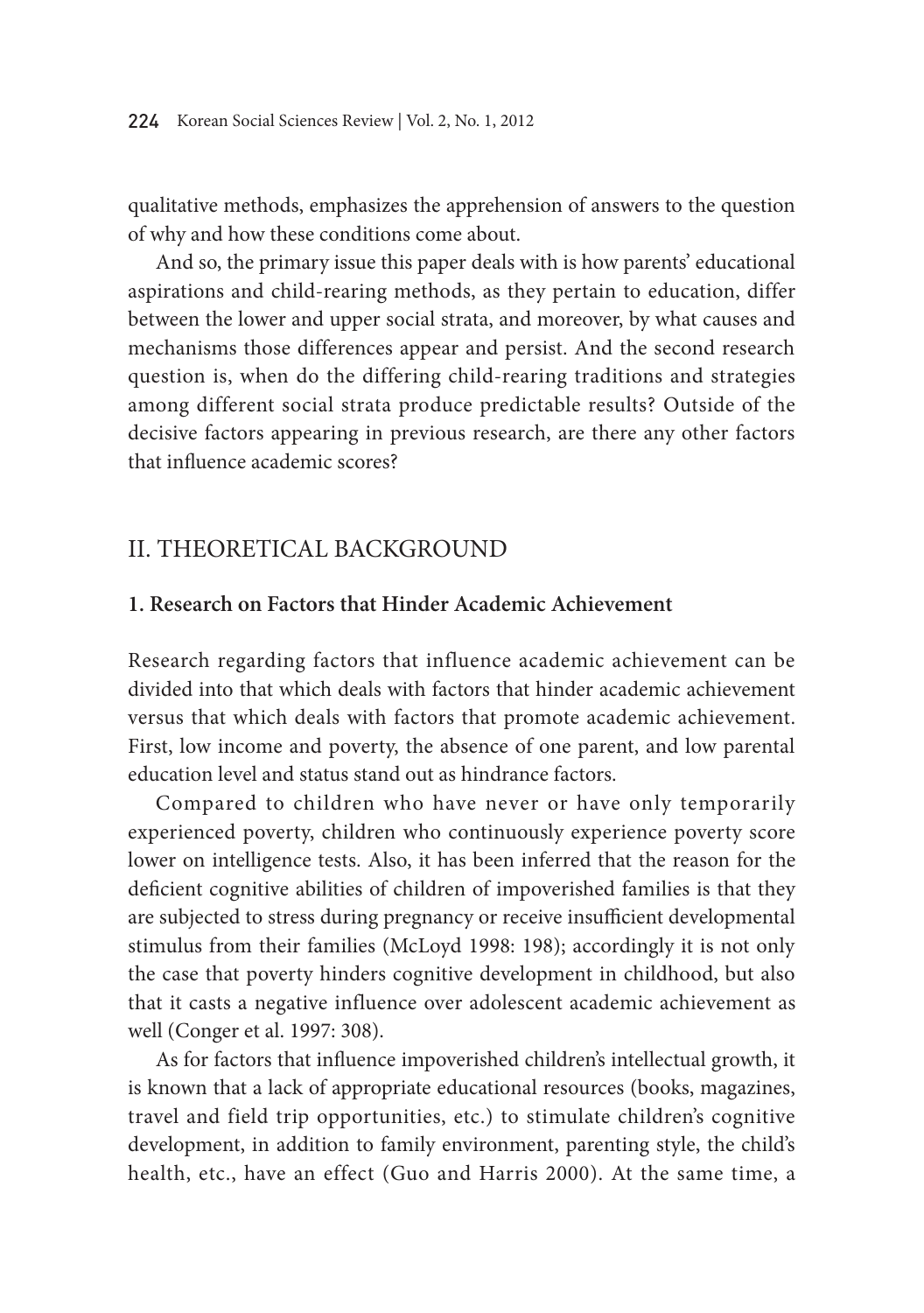lack of economic resources also brings with it a lack of education-relevant cultural resources, skews a non-material resource—parental treatment of the children—and impedes the development of the child's intelligence by negatively affecting that child's health.

Even the absence of one parent because of divorce or death appears to have a negative influence on a child's degree of educational achievement (McLanahan and Sandefur 1994: 45; Ku, I. 2003: 17). Compared to children of married parents, children of divorced parents experience more strife and have harsher experiences, and because of this the problem of adaptation arises (Grych and Fincham 1990).

As an alternate explanation of the influence of family structure, there is one interpretation that states that the absence of one parent brings about the loss of a role model, and carelessness in direction, teaching, and control (Thomson et al. 1992). As for research purporting that socialization within the family is carried out completely by the parents, according to Thomson and others (Thomson et al. 1992), when compared with two parents, single parents' demands on children are lower, their degree of control is weaker, and the amount of time they spend with their children on homework, principles, reading, etc., is smaller.

As for this relationship, there is a connection between single-parent nurturing manners and insufficient income or poverty. Single parents, who cannot help but lack economic resources when compared to dual-parent families, experience psychological stress. This encourages a laissez-faire style of parenting, which eventually leads to the detriment of a child's degree of academic achievement (McLanahan and Sandefur 1994; Conger et al. 1997).**<sup>3</sup>**

Parents of low educational and professional status cannot effectively support children's schooling or intervene positively in their educational activities (Lareau 2003). In addition, there is a series of opinions stating that when compared with the middle class, the poor have relatively low aspirations

**<sup>3</sup>** According to Cummings and others (Cummings et al. 1994), when parents fret or experience discord because of financial problems, their children, and in particular sons, are susceptible to that discord, and so become extremely angry with or engulfed in feelings of hostility towards them. However, in the case of single-parent families, compared with dual-parent families, because the probability of falling into hardship is higher, it is easier to fail at academic achievement by means of the same cause.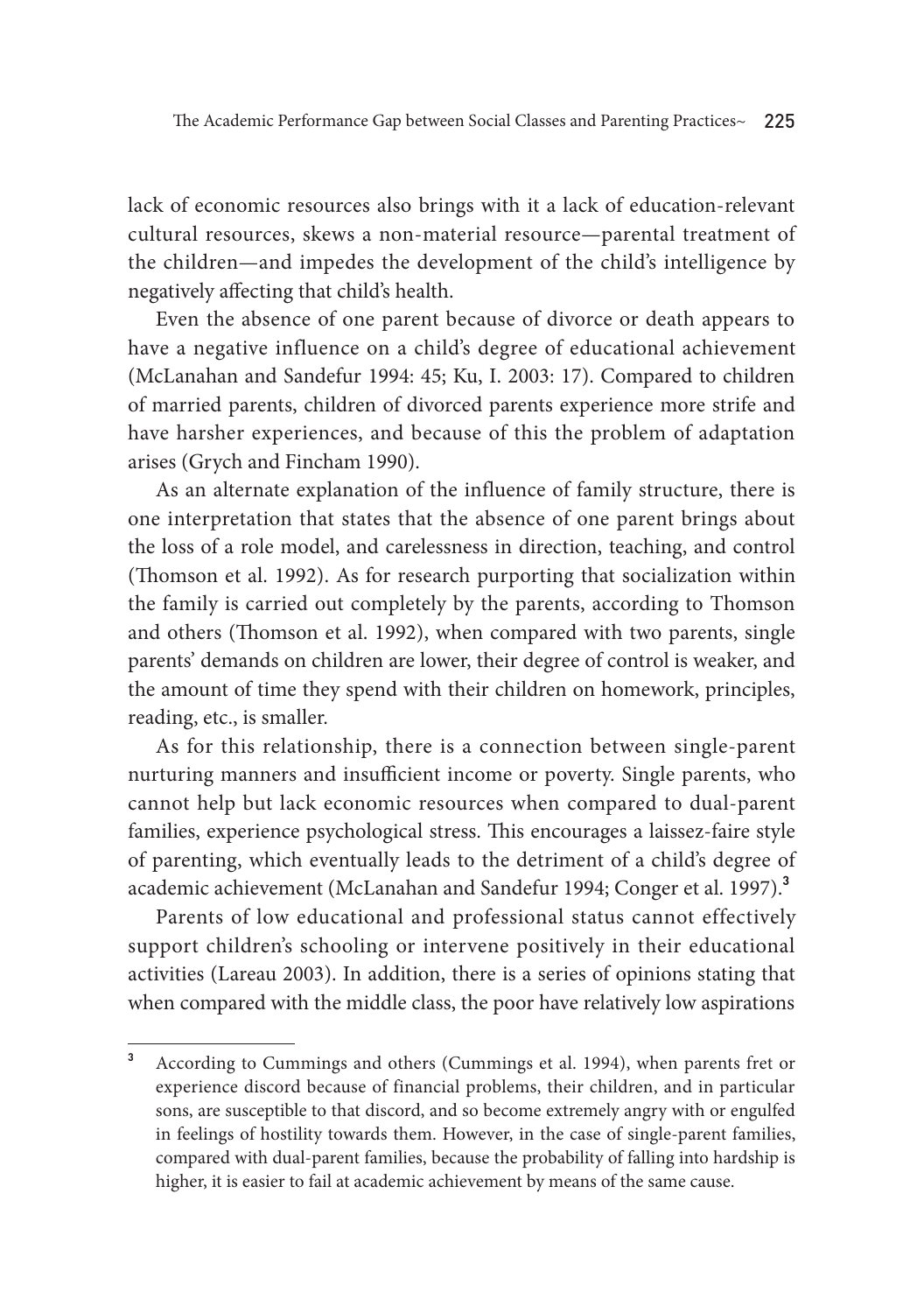for their children's education because they are not as worried about their children's downward social mobility (Boudon 1974; Erikson and Jonsson 1996). Between these two groupings of social status exists a difference in the system of values and deeds regarding a child's education. In other words, as a result, the difference in the distribution of the class origins of students who go on to high levels of education is due to the difference in the degree, according to class distinction, that relative importance is placed on high-level education and the degree to which the possibility of attaining the resources for higher education is recognized (Edwards and Roberts 1980; Archer 2003: 9).

Not only parents lacking the experience of higher education are unable to give specific advice to their children regarding how to study or how to progress academically; they do not even have a helpful social network. Relatively uneducated working-class or impoverished parents, even when the occasion calls for them to be involved in their children's education, tend to lack the capacity or ability to do so, and as such "think educational issues are solely the teacher's responsibility" (Lareau 2003: 239-43).

#### **2. Research on Factors which Facilitate School Grades**

It can be inferred that there are two possible reasons that the children of parents of high socioeconomic standing take the lead in academic achievement: they are the recipients of genes for academic excellence, or they receive advantageous support that produces learned behaviors. Taking into account the results of related research in the field of sociology, one can imagine three cases illustrating the latter: "First, the inheritance of economic resources; second, the impartation of cultural resources; and third, the indoctrination of expectations and aspirations through role modeling" (Kalmijn 1994: 260).

#### *1) Cultural Capital*

Cultural capital theory started taking the spotlight as "the proposition of a new point of view asking how a family's social and cultural resources explicitly and implicitly raise academic achievement levels" (Lamont and Lareau 1988: 154). Since the 1980s, much research corroborating cultural capital theory has entered the picture. DiMaggio and Mohr (DiMaggio and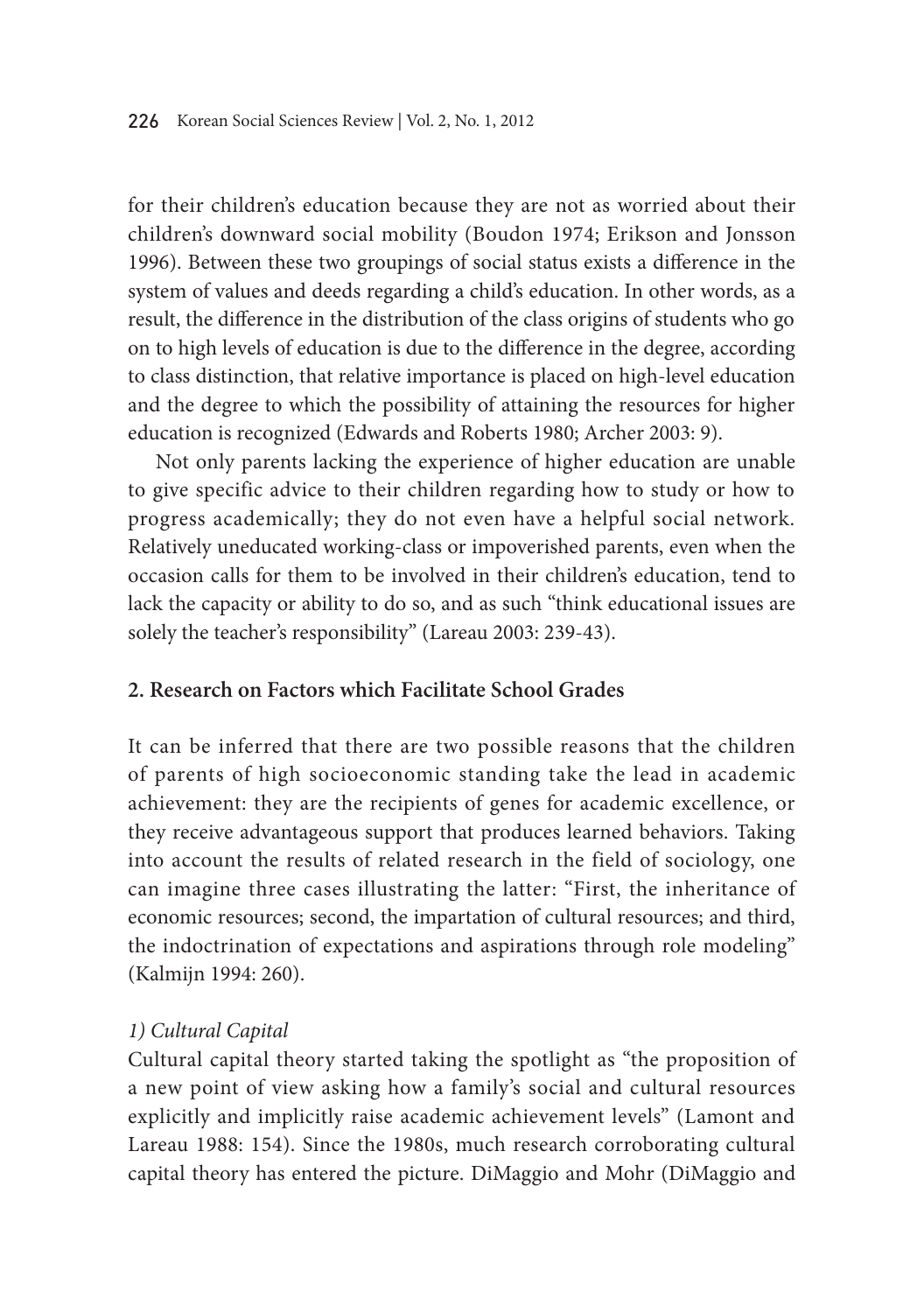Mohr 1985) surveyed the attitudes and knowledge regarding culture and showed that cultural capital exerts influence even on high school grades. Also, on the point of whether there is research stating that "even if we know that a family's educational resources (newspapers, dictionaries, etc.) regulate family background, they also exert a constant influence on a child's academic achievement, as upper-middle-class parents use their educational resources to create a domestic atmosphere that promotes academic capability, study activities, and attitudes" (Teachman 1987: 549-53). There is also the standpoint that "cultural capital such as the quality of language parents use and the educational atmosphere of the family have the greatest effect on a child's academic achievement" (Bernstein 1973; Kim, S. 2009: 349).

On the one hand, Laureau (Lareau 1987; 2003), who has almost exclusively adopted qualitative methodologies in her research on educational stratification, takes the stance that middle-class parents have child-rearing practices distinct from those of working-class and poor parents. According to her research, upper-middle-class parents take great efforts to ensure that their children lead a structured life, and using systematic planning, they make their children participate in all sorts of private education (gymnastics, soccer, music, art, etc.), thus developing their children's talents and regulating their behavior. They teach their children to express themselves and maintain specific goals, and they monitor their children's school life on an equal footing with teachers by cooperating positively but sometimes offering their criticisms.

Even in South Korea, there has recently been research and applied analysis of the concept of cultural capital. Chang, M. (2002) divided parents' cultural capital into that of artistic tastes and that of cognitive abilities (study habits, computer literacy, English communication ability), analyzed the influence these factors have on children's scholastic achievement, and as a result uncovered the fact that even taking into account parents' education level, there is a static correlation between the volume of cultural capital and children's grades. In addition, when compared with the cultural capital of the 'artistic taste' variety, the effect of the 'cognitive ability' variety on grades is somewhat larger.

Kim, K. and Byun, S. (2007), after measuring cultural capital as the frequency of attending movies, cultural performances, musical performances, and art museums, as well as reading preferences, analyzed its effect as a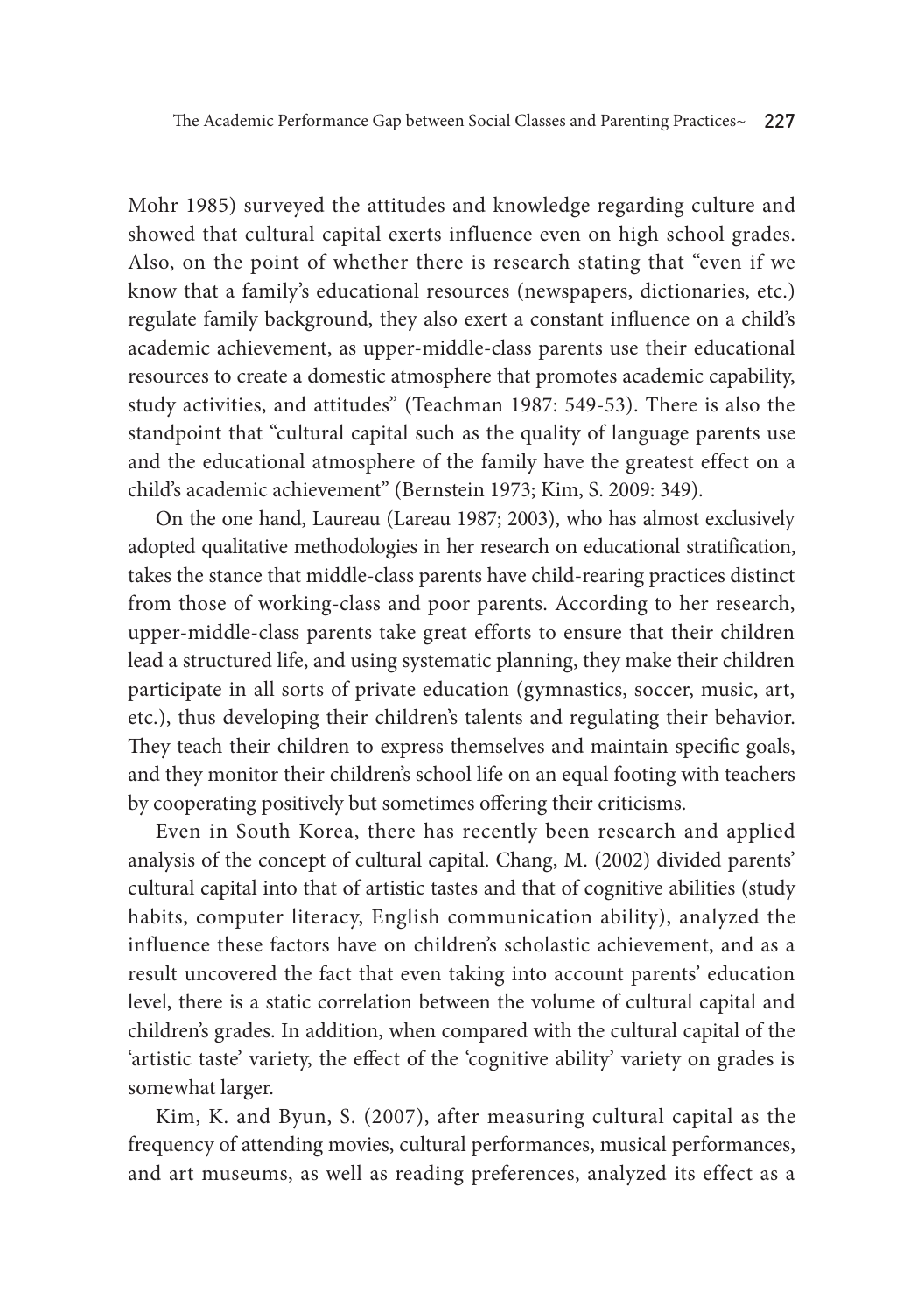decisive factor in academic achievement. However, the effect of cultural capital on academic achievement either did not appear, or depending on the kind of measure used, the results were contrary or a clear conclusion was not possible.

Kim, H. and Lee, B. (2007) treated annual household expenditures for cultural activities and the degree to which families appreciated culture and arts together as cultural capital. However, time spent conversing with family along with the degree to which the family took an interest in the student, was treated as social capital. They then compared the influence of these variables of socioeconomic background. As a result, they showed through an independent model that after considering the variables of parents' socioeconomic standing, cultural capital variables displayed either no correlation or negative correlation.

#### *2) Social Capital and Parental Concern*

Because of the influence of Coleman and his concept of social capital, from the 1990s much corroborative research concerning the effects of diverse variables on academic achievement has appeared. Until the 21st century, research that usually measures a family's social capital as the amount of conversation children have with their parents, the degree to which parents expect their children to complete university (or not), the level to which a child's life is directed by parents (inspecting homework, TV viewing, amount of time spent alone), the degree to which parents participate in school, etc., had continuously appeared. This research links these variables with a child's grades and home life in a causal relationship (Valenzuela and Dornbusch 1994; Wright et al. 2001; Dika and Singh 2002).

Finally, as for social capital related to educational achievement, after excluding elements like family structure, number of siblings, and ethnicity, the concept of 'parental involvement' has become categorized. The idea that "parents' concern for their children's studies is the parents' injecting of resources into the domain of their children's school life" (Grolnick and Slowiaczek 1994: 238) has something in common with Coleman's concept that "the social capital of the family is the parent-child relationship" (Coleman 1988: 110).

But these existing studies have different conclusions: some say that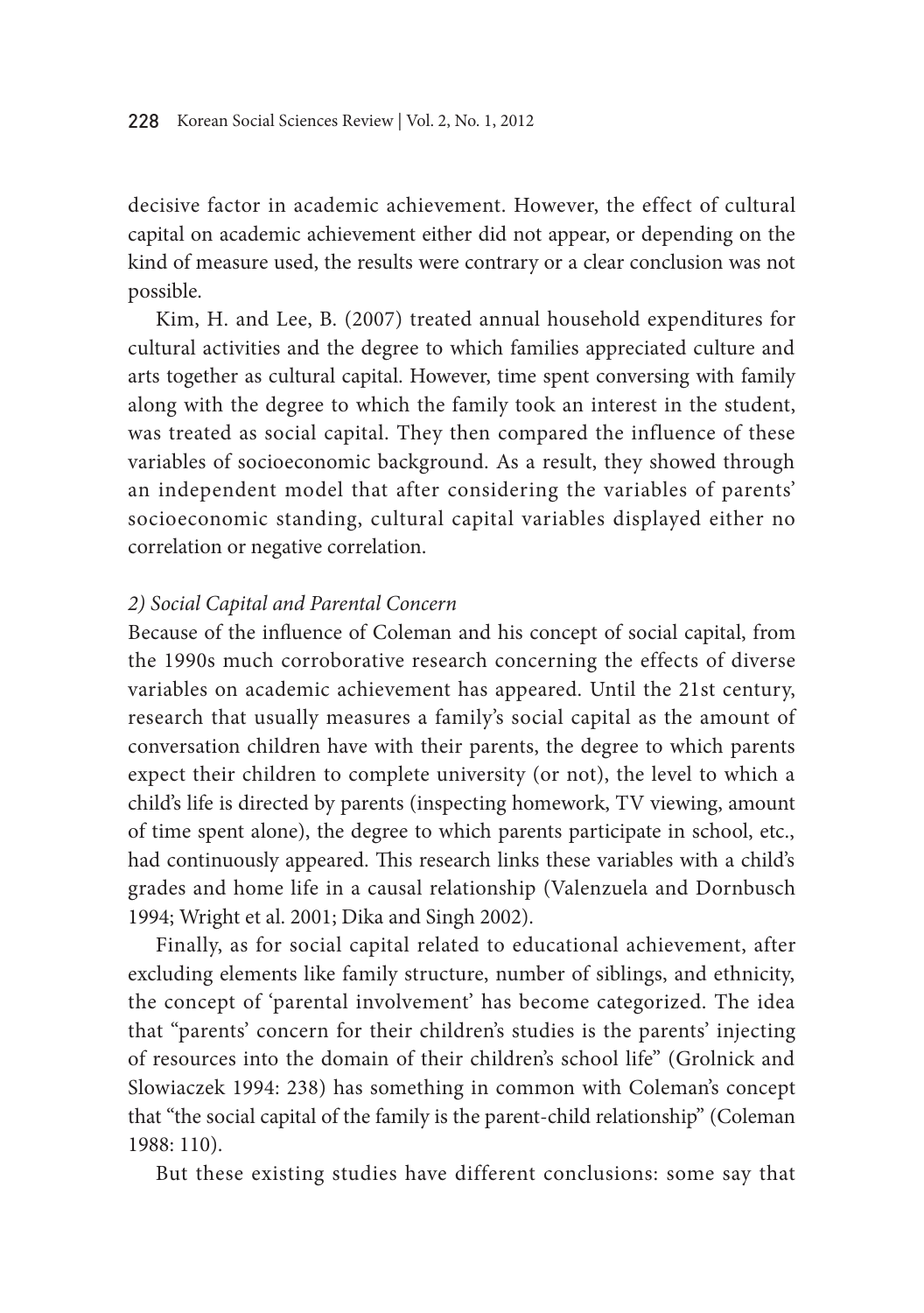parental involvement improves academic achievement (Sui-Chu and Willms 1996), others conclude that it lowers academic achievement (Milne et al. 1986; McNeal 1999: 118), and still others take the stance that it has no particular influence (Domina 2005).

As far as Korean research is concerned, Ju, D. (1998) measured and analyzed 'involvement acts' as nine variables, including face-to-face time with homeroom teachers, conversations about school grades and career paths, participation in PTA meetings, etc., and found that while there were variables that exerted a positive influence on academic achievement, variables for regulation and supervision did not have an effect. Byun S. et al. (2008) performed a factorial analysis on the results of measuring parental involvement variables as sixteen items, including parents' membership and participation in PTA groups, homework supervision and discussions about school grades, reciprocal interaction with other students' parents, and household rules. They weighed the effects, but found that the influence of the parental involvement variable was insignificant. Regarding results like these, which are at odds with expectations, Chang, S. and Sohn, B. (2005) show that even if you introduce variables such as parental involvement or familial emotional bonds, the effect of parents' socioeconomic status (SES) on academic achievement does not change greatly. They take the stance that, rather than parental involvement, adopting an employment aspirations parameter is much more convincing.

If we combine preceding research and associated theories and schematize them, it looks like [Figure 1]. Preceding research contends that as for cultural capital theory, cultural capital can on the one hand be classified, like a fine artistic aroma, as a variable that acts as a go-between for parents' socioeconomic status and their child's academic achievement. On the other hand, social capital theory (though the relevance to parents' class position is not clear), from parent-child relationships to parents' involvement in education, is a parameter of family background.**<sup>4</sup>** If social capital theory

**<sup>4</sup>** In this thesis, the concepts of family background and parental socioeconomic status are considered one in the same, but when referencing Coleman's social capital theory, there can be a difference between the two. Coleman saw that, although it doesn't pique all that much interest, with regard to parents' socioeconomic standing, or in other words, their class level, social capital has a very intimate connection with individual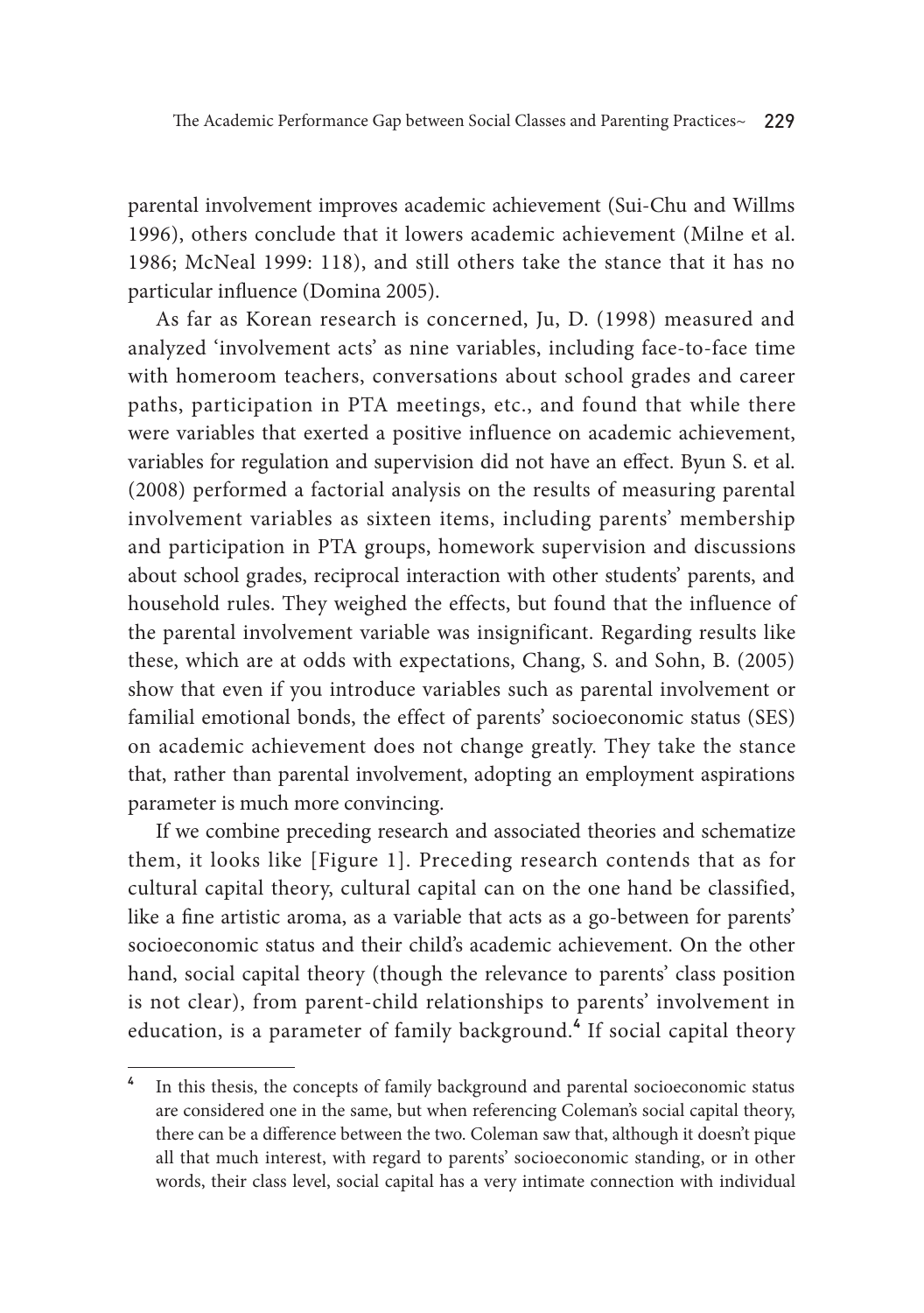ignores parents' class status, solely mentioning the influence of parents' educational aspirations and nurturing methods on children's academic achievement, then cultural capital theory sees class culture, which is indistinguishable from parents' class status, as passing down cultural resources and skills for success from within the educational system. Consequently, existing social capital theory does not illuminate the relationship between educational aspirations and parents' socioeconomic standing. While on the one hand it argues that the methods parents use and the extent to which they are involved in education have sway over a child's academic achievement, cultural capital theory simply maintains that parents' class culture itself already involves variables that are advantageous or disadvantageous to a child's academic competitiveness, but does not take interest in the specific mechanisms. Hence, this research attempts to take a look at the items prior theories have treated carelessly, as well as elucidate the process of give and take of influence among all factors.

Domestic research that has applied these theories to Korean society has not come to consistent conclusions, but if the more valid theories are summarized approximately, they can be categorized as follows: in the case of cultural capital theory, cultural capital in the form of cognitive ability (study, hobbies, English speaking proficiency, etc.), to a certain degree, affects academic achievement more than cultural capital in the form of artistic tastes; in the case of social capital theory, anticipated level of education (educational aspirations), conversations about academic achievement, amount of support for studies, etc., of course have a positive influence. Findings like these in existing research suggest that via educational aspirations and nurturing customs, parental social status can have an influence on academic achievement. However, the reason that this research has not adopted the terminology of 'cultural capital' or 'social capital' is that these terms have been included so widely in concepts of such diverse form and character that now they have become far too abstract. If a concept's breadth is extensive,

family communities' cultural traditions and religion, etc. For example, he saw that the academic fervor Asian families possess or Catholic school parents' religious traditions positively influenced children's academic achievement. As such, for Coleman, social capital has an unclear connection with socioeconomic status, but its connection with family cultural background is distinct.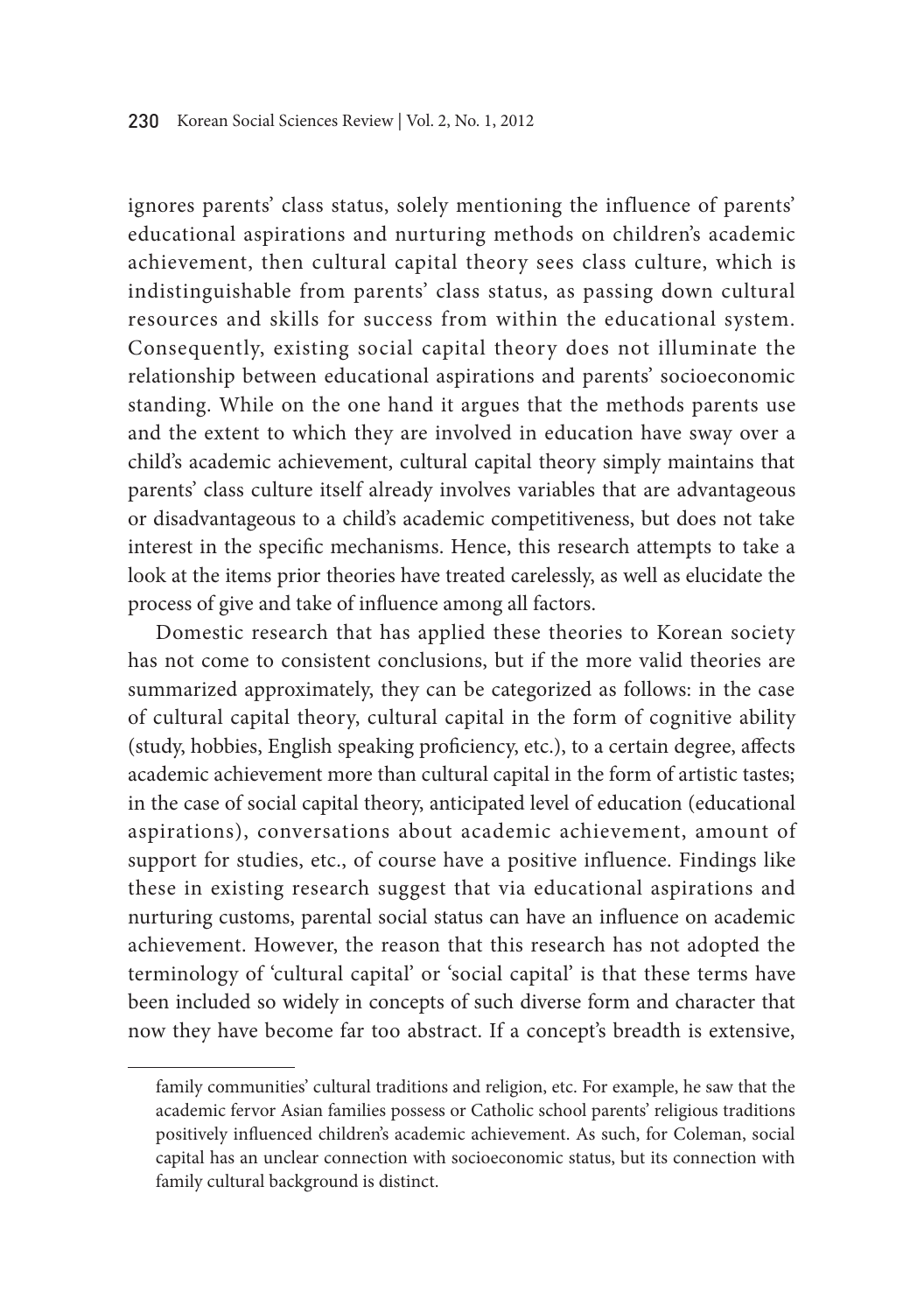

Figure 1. synthesis of prior research on decisive factors in school grades.

it goes without saying that confusion and misunderstanding in scientific communication will follow, and this research focuses on specific techniques rooted in fact rather than abstract concepts.

As shown in [Figure 1], factors that influence adolescent school grades are numerous, and factors like innate intellectual capacity, which this paper is not concerned with, are excluded from the figure. This paper attempts to examine the forms in which "educational aspirations, reputed to be the core factor in the process of educational achievement"**<sup>5</sup>** (Sewell et al. 1980; Teachman and

<sup>&</sup>lt;sup>5</sup> The term 'educational aspiration' used in this paper was decided upon due to its fulfillment of the following two requirements. First, not only is it one quantitative aspect of academic achievement, but also it means the qualitative objective reflecting discerning valuations. The more some people do not settle for high school graduation and aim to attend vocational schools or 4-year universities, the standard of educational aspirations increases. In other words, it can be defined as 'the degree to which effort and resources are invested within the ranking system of value derived from educational capital, with the goal of relatively high educational institutions.' Secondly, educational aspiration means, under the conditions (parental professional status and education level, income, child's academic scores and academic fervor, etc.), the goal of academic achievement by which students determine they can succeed somehow, and means, far from being something they anticipate obscurely, a specific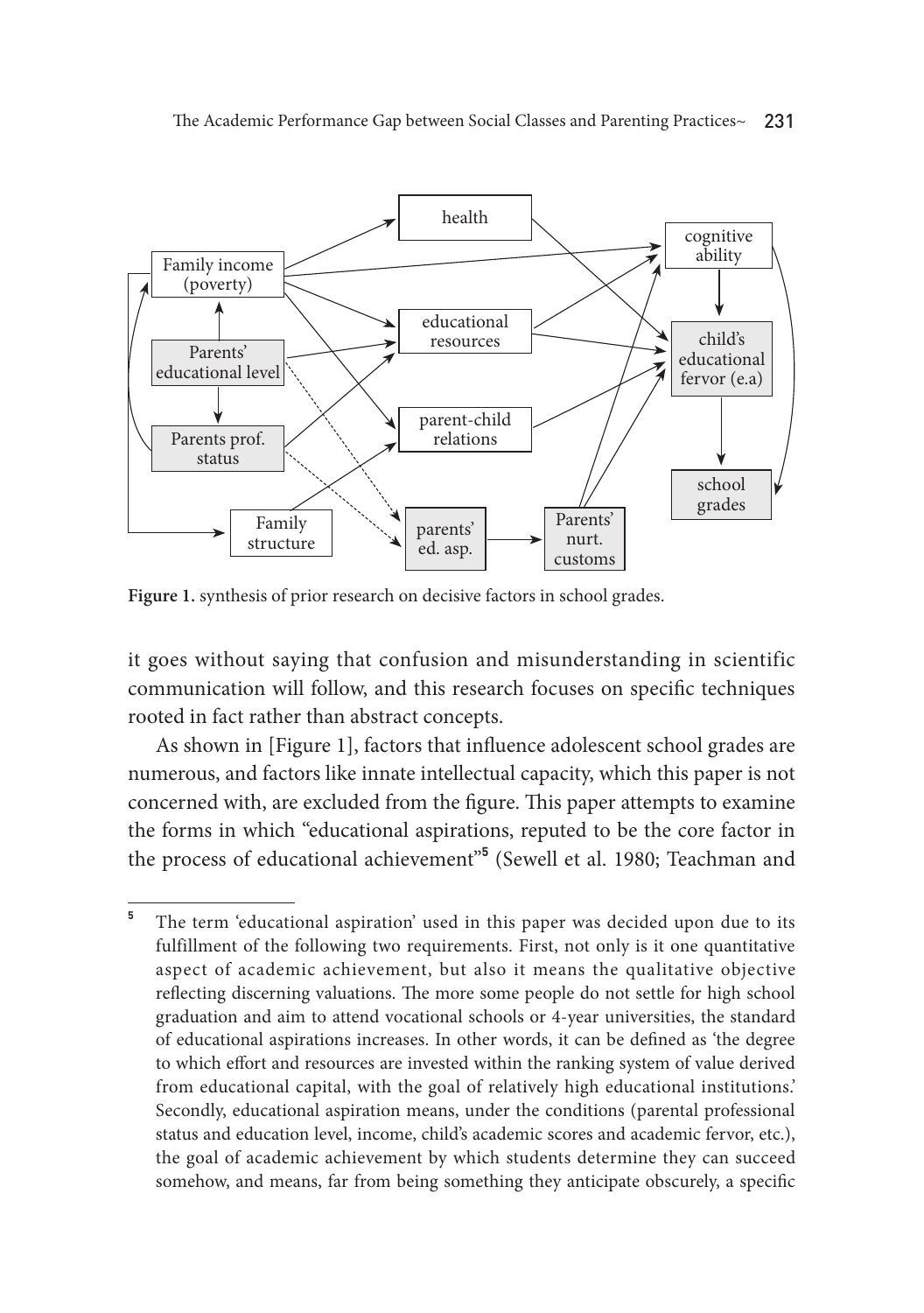Paasch 1998) from 1960s educational stratification research until today, and parental participation in education appear and operate in Korean society, and what relation there is between parents' educational level and professional class status.

### III. Research Methods and Objectives

Within the category of qualitative research, this research, through detailed and thorough collection of materials, uses a "bounded system," or case study**<sup>6</sup>** methodology (Creswell 2005: 87) of deeply exploring a case. In this research, the cases are Korean students who graduated from high school and their parents. There were times when a student and one parent (father or mother) were investigated together as one case, but this was for the purpose of determining differences in interpretation and experiential testimony relating to entering college. Because they were not separated in the investigation, they can be considered as a single case.

In this study, "in order to show all points of variation, the 'maximum variation<sup>'7</sup> strategy" (Creswell 2005: 151-2) has been employed. To accomplish this, diverse cases were collected and recorded to establish common patterns. Toward this purpose, not just students with good grades from highly educated upper-middle-class families and students with poor grades from uneducated working-class families, but also students with poor grades from upper-middle-class families and high achievers from working-class families were included.

goal into which they invest capital, effort, and time in order to succeed.

**<sup>6</sup>** This research is an instrumental case study that utilizes cases simply as tools to illustrate the issue that is the main focus of the study, and is a collective case study with more than two cases. Accordingly, the important thing in this study is not the personality or characteristics of the cases, but rather the use of the cases as material to analyze the problem of differing levels of academic achievement among children of different social classes.

**<sup>7</sup>** Regarding qualitative research's strategy for intentional sampling, Miles and Huberman proposed 16 strategies. Refer to Miles and Huberman (1994) regarding these strategies.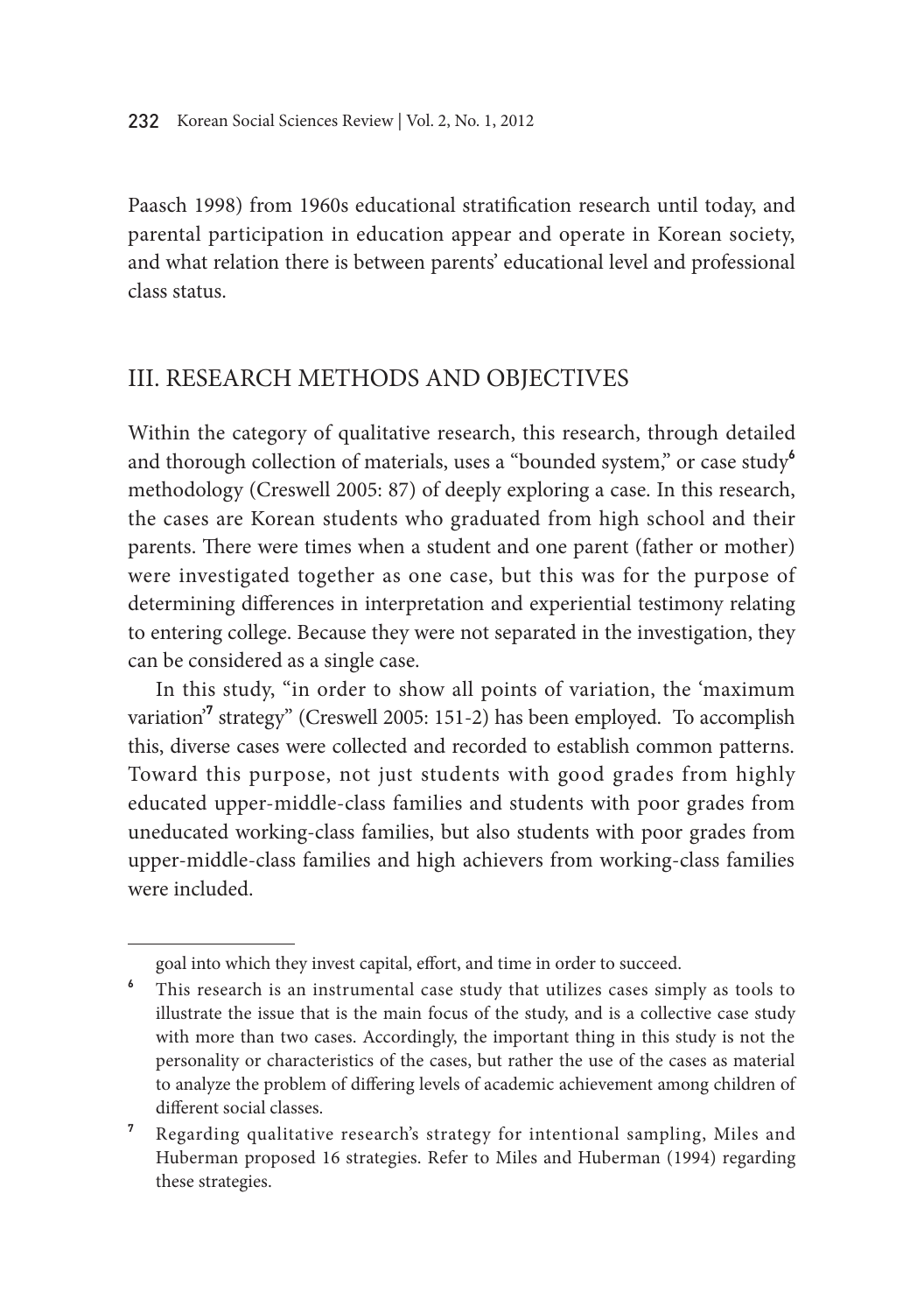This study's purpose is to establish the mechanisms of the relationship between parents' social standing and children's academic achievement. Therefore, I have divided the subjects according to factors of family background: first, upper-middle-class families with parents of high educational and professional levels, and conversely, working-class families and relatively poor families. Then, according to academic ability, I divided them into those who went on to prestigious universities and non-prestigious university attendees or non-university attendees. In this study, with the father's education level used as the standard, those who had graduated from university were considered highly educated and those who had graduated from high school or lower were considered uneducated. Also, as for the father's professional status, usually those in high management positions or those engaged in specialized jobs received a high professional status score, which in existing research (Yoo, H. and Kim, W. 2002) is calculated using one's educational level and income;meanwhile, those engaged in unskilled labor, those with technical jobs, those employed in the service sector, and small business owners engaged in sales were classified at the lower level.

To be able to differentiate among children's levels of academic achievement more clearly, I have divided high school students into a group of extremely high level achievers and another group of middle and low-level achievers. In the case of the former, subjects were selected among students who had entered Seoul National University, Yonsei University, and Korea University. The latter group is composed of those who scored in the middle or lower range on the college entrance examination and attended non-prestigious universities, or those who forewent university altogether. As for the university graduates, the choice to limit those in the former category to the three universities mentioned above reflects the Korean tendency to emphasize academic competition. In this study, the academic achievement of a family with an acceptance into a prestigious university is considered excellent, while that of a family with an acceptance into a non-prestigious university or lack of acceptance into university is seen as poor. The instances in which a child and the mother (or father) were interviewed together are considered a single case, so even though the total number of interviewees is 34, including 25 teenagers and 9 parents, because five of the parents' children had already been interviewed, they were excluded and so this study utilizes only 29 cases.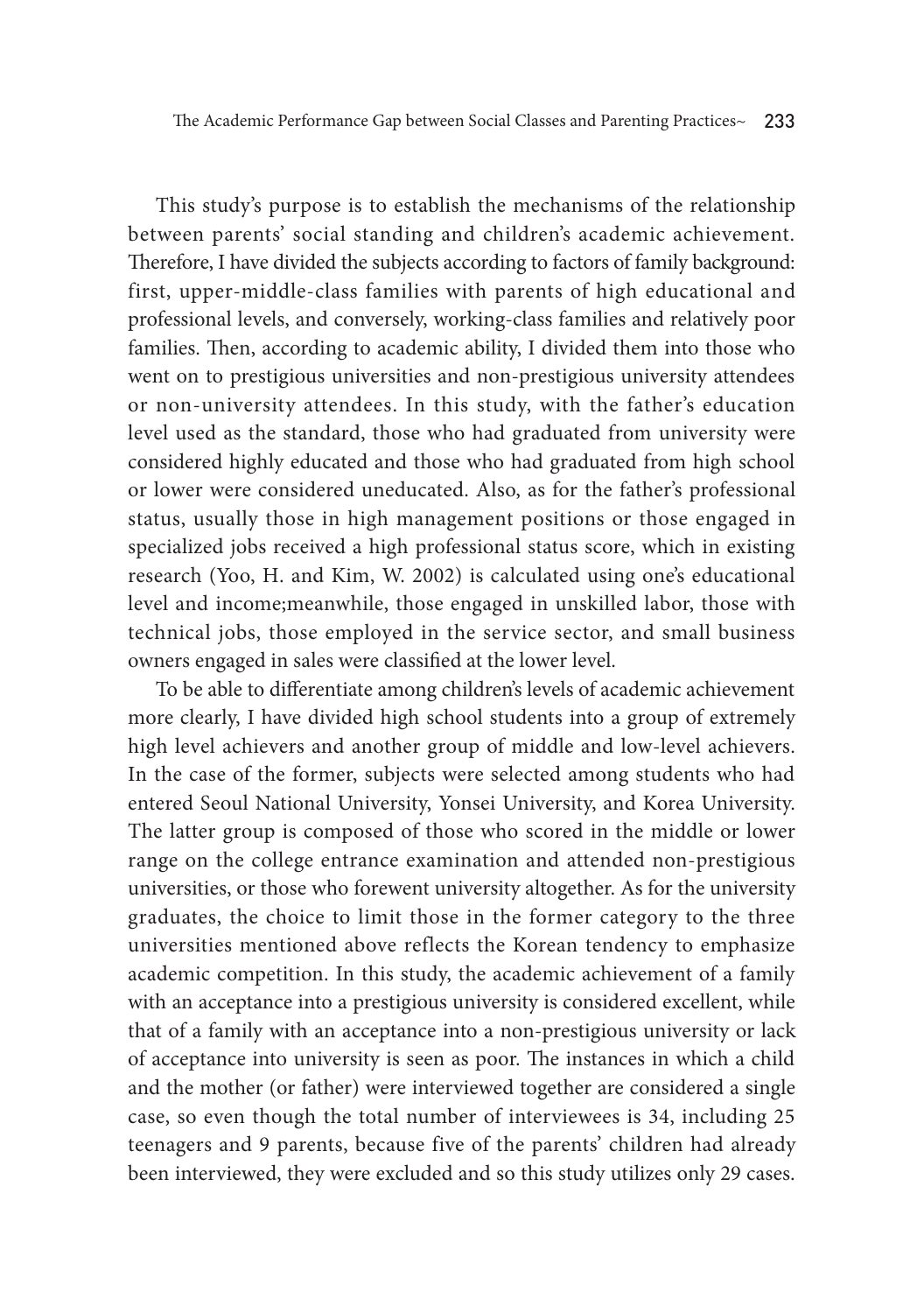| Parent's SES       | Superb Students | Low-Achieving Students | Total |
|--------------------|-----------------|------------------------|-------|
| Upper-middle-class | 11 cases        | 2 cases                |       |
| Working-class      |                 |                        | 16    |
| Total              | 16              |                        | 29    |

The results of the study of parental socioeconomic standing and children's academic achievement among these 29 cases are as follows.

A list of the interviewed parents and students appears in appendices 1-4.

The subjects were interviewed in such a way that they could speak their minds about their parents' thoughts and values regarding education, study habits and environment, amount and methods of parental involvement, and work. The subjects as a rule were interviewed once, and if there was an occasion for additional questions or confirmations, email and telephone were used. The interviews took approximately one hour each, but among a total of 34 interviews the shortest was 26 minutes and the longest 1 hour and 34 minutes, resulting in an average interview time of 58 minutes.

This study, rather than using "statistical normalization," utilized the "analytical normalization" case study methodology attempted by Robert Yin. According to this methodology, statistical normalization is impossible in case studies, but analytical normalization that compares an already developed theory with evidential results from case studies is possible. Case study research lacks representativeness of its case studies, and so it fails at normalization because it attempts to normalize the investigated cases to different case studies. Thus, if one attempts to normalize research results with "theory" rather than different cases, analytical normalization becomes possible (Yin 2008: 73). This research groups cases into  $2 \times 2 = 4$  categories according to parental socioeconomic status and children's academic achievement and compares each of them using "actual reproducible research" so that we can see whether every case will show the same results; and under different conditions, this research uses "theoretically reproducible research" to predict contrary results.**<sup>8</sup>**

**<sup>8</sup>** Yin, with the idea that multiple cases studies are like doing plural experiments, takes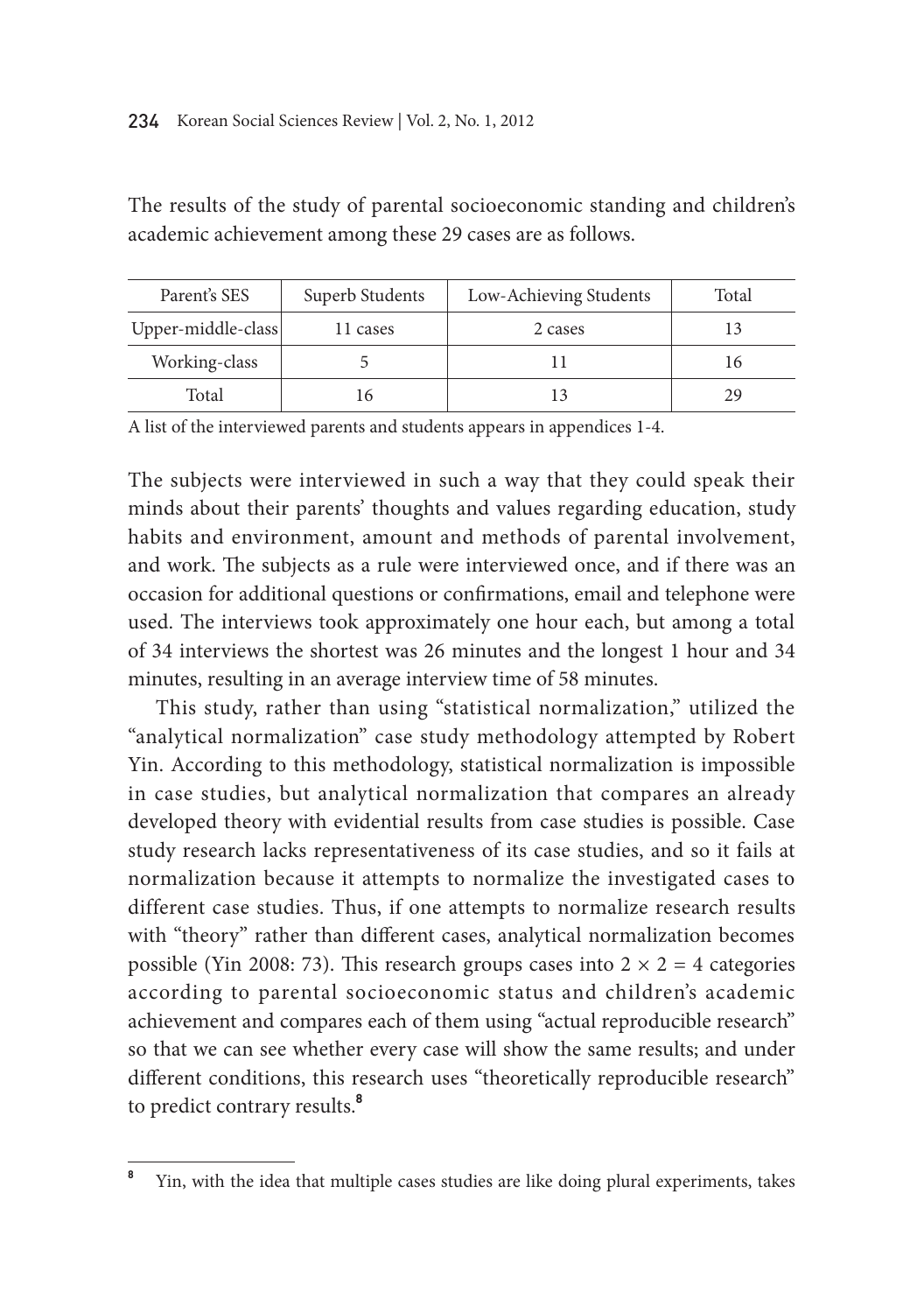## IV. Components of Decisive Factors in Degree of Academic Achievement

#### **1. Process of Consciousness-Raising of Educational Aspirations**

In the results of this study, differences appear between the highly educated middle class and uneducated working class in values and aspirations regarding the child's education, methods for encouraging studying, and nurturing customs.

Educated upper-middle-class parents had a strong obsession regarding highly-ranked universities with high-value academic capital, and as such had strong competitive educational aspirations. These parents routinely expressed how highly they evaluated "good universities" and how passionately they wanted their children to go there whenever the chance arose.

In an interview with student Jung, Ji Yong regarding his choice of university, his father said in passing, "It would be great if you went to Seoul," and the mother said on a similar occasion, "You at least need to get into XX University." According to the mother's criteria, she believes that her daughter must go to one of these six universities: Seoul, Yonsei, Korea, XX, YY, or ZZ. If [he] can't get into any of those, [he'll] just have to study one more year." Jiyong mentioned that he had to study one more year due to his mother's view.

Another way that the students became aware of and benefited from their middle class parents' aspirations for studying was their parents' reaction to academic scores. Upper-middle-class parents thoroughly checked their

the stance that one must follow the logic of replicated research. "If every case used gives the expected result, then you can support the proposed research hypothesis very strongly from the start. If you draw contradictory conclusions from each and every case, you must either modify the research hypothesis or re-examine with different cases. The important stages in this kind of replicated research procedure develop into a concrete theoretical framework. In the theoretical framework, conditions (effective replication study) under which particular phenomena are likely to be discovered, and conditions under which those phenomena will not likely be discovered (theoretical replicated research), must be included (Yin 2008: 87).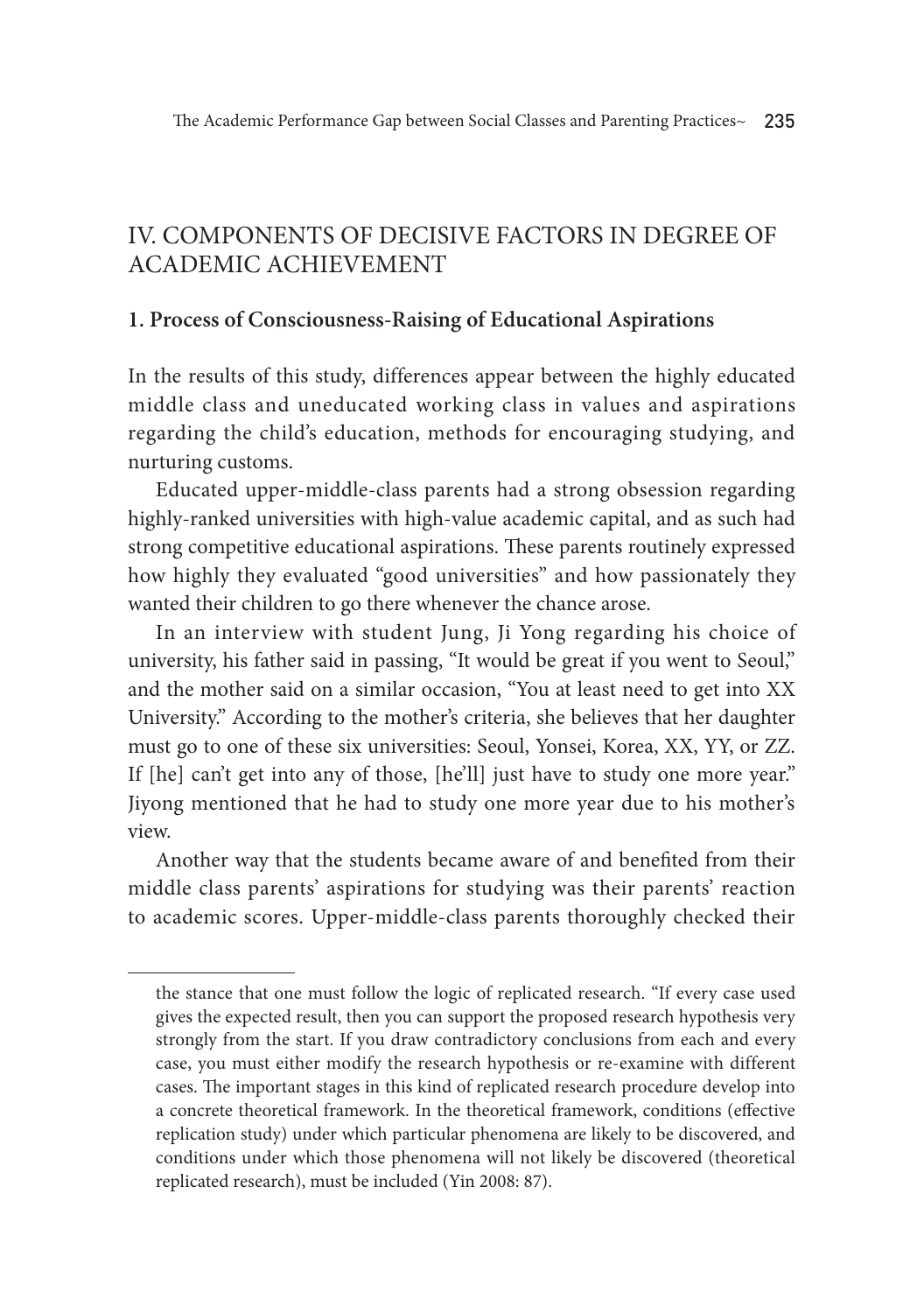children's grades and abilities and worked hard to make their children improve upon their weak points. Whenever they received test scores, because the mothers would either compliment and encourage, or unleash reprimand and scold, the showing of grades was always an event that was a source of tension and emotional interaction between the parents and children. Experiencing this kind of event regularly, children would, depending on the amount of study effort, repeatedly experience their parents' gladness and hope or disappointment and frustration, and thus became trained in the importance of studying.

It was because of an uncertain dread. If I couldn't [study] well, even at home, it was not good, and I also don't like falling behind others. I didn't have a roadmap for how to study for doing something in the future…. Since my parents took a thorough interest in my grades when they came out, if they said "It looks like you didn't put your best effort into this," I thought of my older brother being scolded a long time ago, and worried that I'd end up like him…. And I also have a bit of a high-strung personality, so if it was like that [if my grades were bad], I worried about what would happen, so I [studied] harder. (Interview with Jaehong An, after he studied hard)

The "reasons you have to study hard" emphasized by upper-middle-class parents are very simplistic and similar. One student relayed his parent's words: "Since we have no inheritance to pass down to you, if you want to have a comfortable life later, you must focus on studying so that you won't have any regrets" (Jang In Bŏm). Accordingly, the admonition that "striving to study is a matter of course" suggests itself as the reason one has to study hard at all times.

My parents said that if I didn't study hard I wouldn't be treated well, and they said that since they don't have a lot of money I have to study hard so I can live well later. They think there is no other way. It seems like they always talk that way. If you want to eat, you have to study. (Interview with Lee Kŏn Wu)

Mother sometimes used to say, when she watched a drama (Korean soap opera), if a homeless or poor person appeared she would call me. Call me and say "If you don't study this is what will happen." (laughs) She wouldn't let me watch dramas; only when that kind of scene appeared she would call me and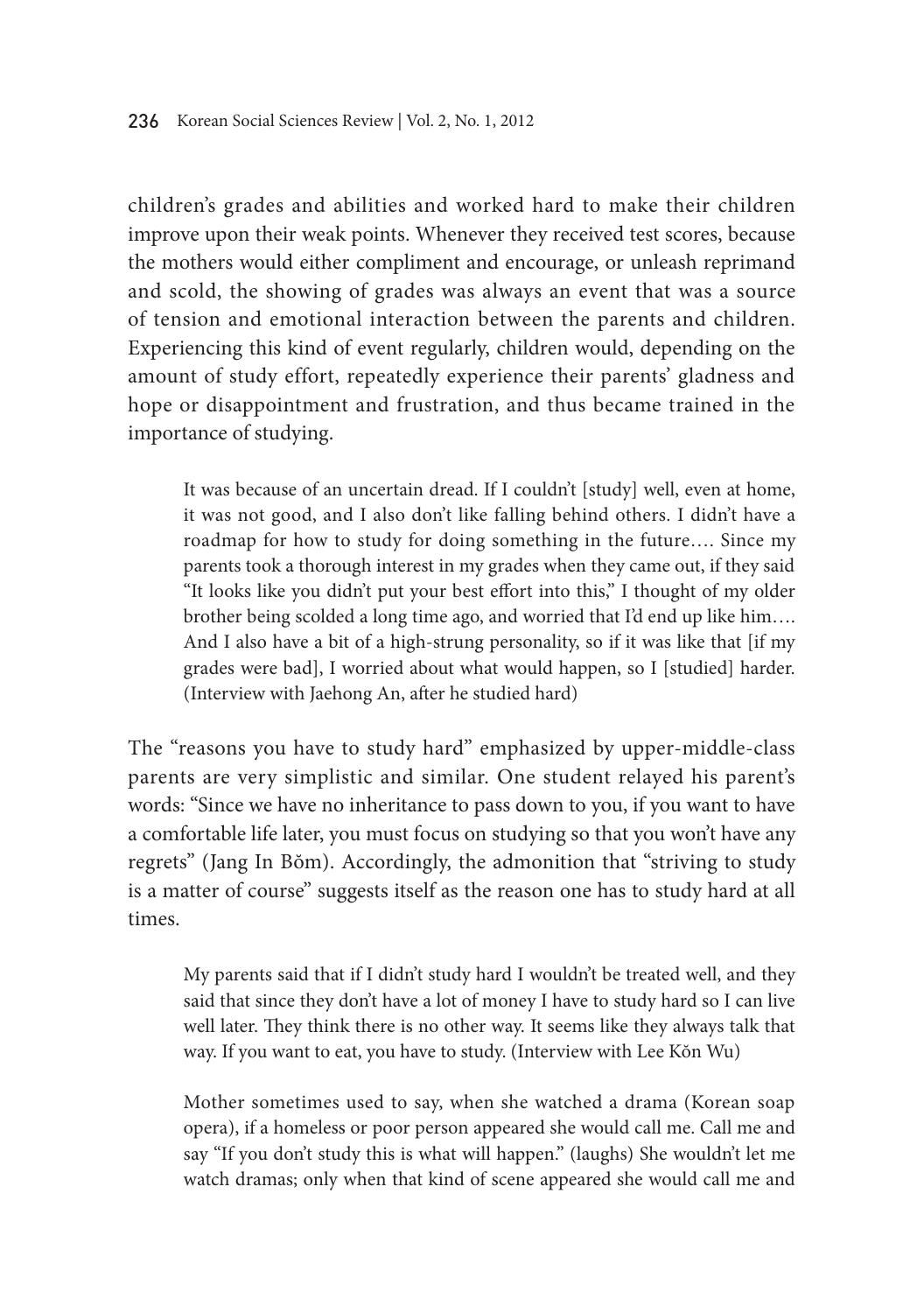tell me I'd become like that if I didn't study hard. (Interview with Ko Ŭn T'ae)

In this way, and also through grade checking, encouragement, and other repeated events, if the values of parents who emphasized the importance of and concentrated on study activities are injected into their children, the children's thoughts gradually begin to resemble their parents' high educational aspirations.

As part of the awareness-raising process, upper-middle-class parents also express their aspirations for their children to enter high-level professions. From when they are young, children are made aware of their parents' hopes for them to go into specialized white-collar professions such as law, diplomacy, or medicine, or to become high-level civil servants or professors.

In elementary school they have you write about your aspirations for the future. I wrote "train conductor." Mom had a meeting with my teacher, came home, and asked me why, of all the professions containing the Chinese character " $\pm$ " (sa), I chose *kikwan-sa* (train conductor). *Kŏm-sa* (prosecutor), *p'an-sa* (judge), *kyo-sa* (teacher), *ŭi-sa* (doctor)—there are so many. Of all of them, why *kikwan-sa*? In elementary school, I didn't know anything so I didn't have a concept of this. At that time I thought freely riding around on a train sounded great so that's what I wrote, but as I grew up my thinking changed and became more realistic. (Interview with Jang In Bŏm)

The awareness-raising strategy of upper-middle-class parents to implant the will and motivation to study in their child is not just a matter of taming the mind and spirit, but also of acting to train the body so that from an early age, study practices are secondnature. They regulate behavior so that the child automatically sits at his desk to study, and selectively restrict distracting elements such as computer use, television watching, exercise activities, and friends. They make it so that, to the extent possible, children do not take interest in things outside of what is helpful for study activities. However, because these kinds of fixed rules are not always followed according to the parents' wishes, sometimes friction and discord arises regarding these lifestyle regulations. As a child grows up, if his desires to have diverse experiences and the expectations of his upper-middle-class parents who want him to focus only on studying come into conflict, all kinds of discord arise. However,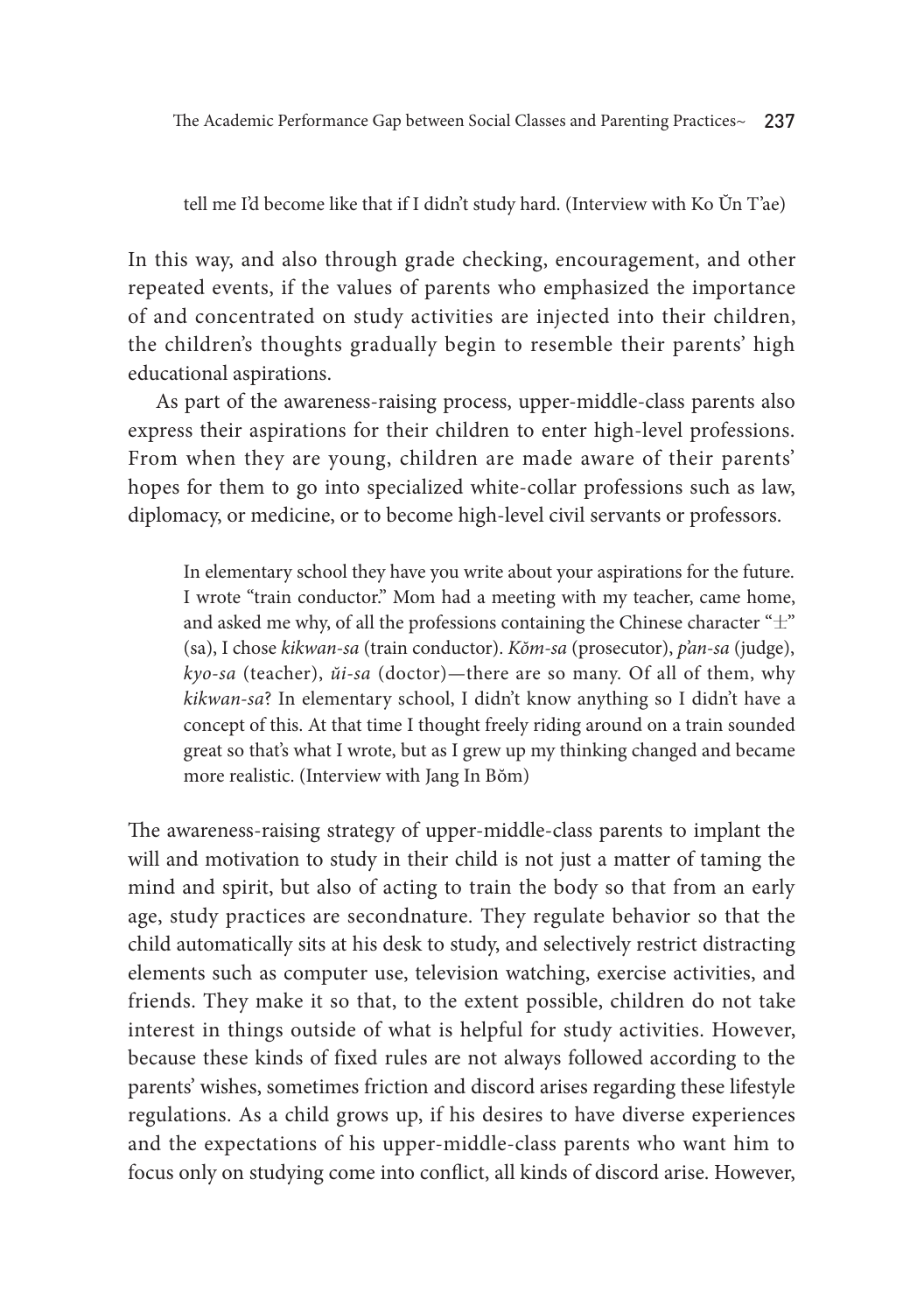upper-middle-class parents have a tendency to be deeply involved in their children's lives and schooling, so even when discord arises, rather than avoiding it, in order to see their decisions and plans through to the end, they embrace this 'labor of love'.

…Anyway, if something gets in the way of studying, the parent-child relationship becomes tense. Even if there is no conflict, it gets rough. There's absolutely no way parents will just sit idly by and say, "What are you going to do? It's your business…" So the parents intervene and if they can send their kid to a better university, then 10 or 20 years later life will be different.... I [the mother] manage my kid's scores but he just resists. He just thinks, "Whatever, it's enough if I just keep studying like I am now." But if I just thrust the numbers at him and show him how his grades have changed, and say, "Look at this and say something," in that case, he has nothing to say. That's because he knows he has to get into university through the regional quota system. If I do that, then there's nothing he can say, is there? …I'm just saying he needs to study enough to achieve our goals, but he thinks I'm nagging him to study until he dies from exhaustion. (Interview with Yun Jŏng Lan)

On the other hand, in this study's cases of working-class and low-income families, there were parents who were completely negligent and uninterested in their child's studies, and parents who, while communicating with their child only slightly, occasionally scolded them and told them to study. Parents of the former type think that "one's study is one's own business" and that "which school [for their child] to attend and what job [for their child[ to choose" are not their concern but rather think "that's [their] child's problem to decide." Also, these parents' perspective is that "if [their] child studies hard on his own and is able to enter university, then as a parent [they] will support him, but if he is not interested in studying, [they] will not force him to do so." The reason they do not take a special interest in or support their child's studies is because of their attitude toward education, and also because they do not haveadequate intellectual experiences themselves. Hanna Jang's parents did not even know how to interpret their daughter's college entrance exam practice test scores. They never once expressed, even in a roundabout way, their hopes for which university she should go to.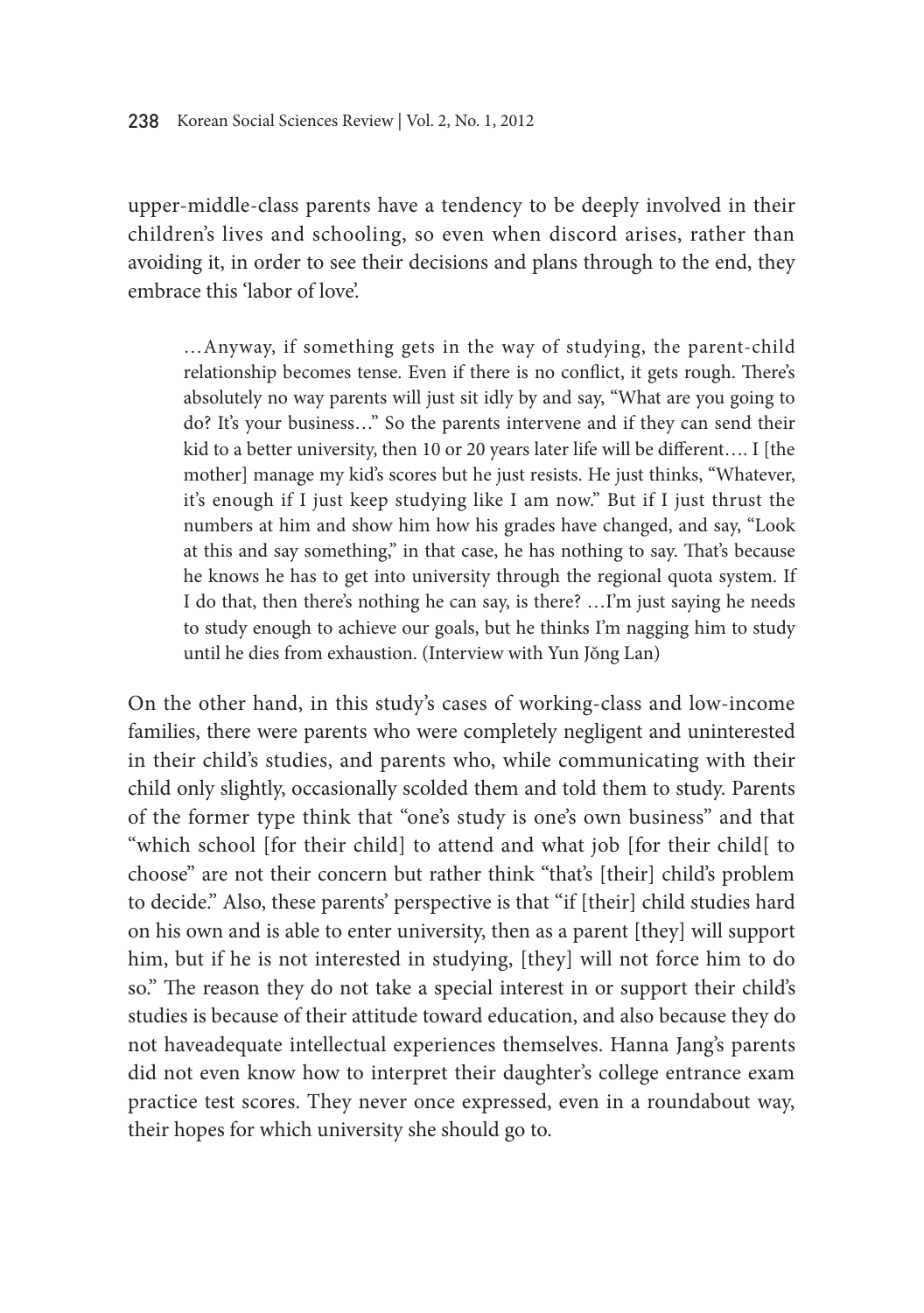On the contrary, since I'm so obsessed with studying, at home my dad would say, "Why don't you stop studying?" That was the source of a lot of fights at home. I'm the kind of person who studies well at home, so I wanted it to be a bit of a quiet place. But Dad didn't understand, and he would watch TV (with the volume turned up loud), and if I asked, "Dad, could you turn the TV down?" he would ignore me a few times and finally say, "Are you always going to be like this?" He's even said, "Why don't you go outside and play instead?" (Interview with Jang Han Na)

Conversations about studying? We never had them. They never pushed me to study or anything like that…. A long time ago, maybe in my second year of junior high, the [television news] showed a story of a student who had committed suicide after the college entrance exam. I wasn't there at that time, but my dad said to my sister, while watching the TV, "Aren't you glad I don't make you all study?" (Interview with Kim Ji Ae)

In this type of family, there is no friction or tension regarding studies. Owing to the fact that, from the start, there is no anticipation of studying, the child who is lazy about studying is not especially vexed by or regretful about it. Even when Jŏng Kyŏngmo's and Oh Jŏnghŭi's siblings consistently failed to study and their grades were low, their parents did not give it much thought.

The second type of parent, the communicative type, desires that their child attend an appropriate four-year university by way of a humanities high school, as opposed to a vocational high school. Unlike upper-middleclass parents, these parents do not have the mindset that going to a "good university" or "high-level university" is absolutely necessary. There are some parents who dropped out of middle school, like those of Yang T'aegyun, who believe that a high school diploma is the minimum level of education needed to function in society, and accordingly try to make their child study through high school no matter what; but generally parents know that these days a college diploma is necessary. Among parents of this type, there are some who optimistically supervise their child's education with great interest, and those who occasionally scold and reprimand. As an example of the former, Mrs. Hyŏnsuk Lee, whose only son graduated from a vocational high school and is studying for the college entrance exam, restrained herself from scolding her son and waited for her son to become aware of the importance of studying by himself. Mrs. Choi, S. also never pushed her eldest son, who is in middle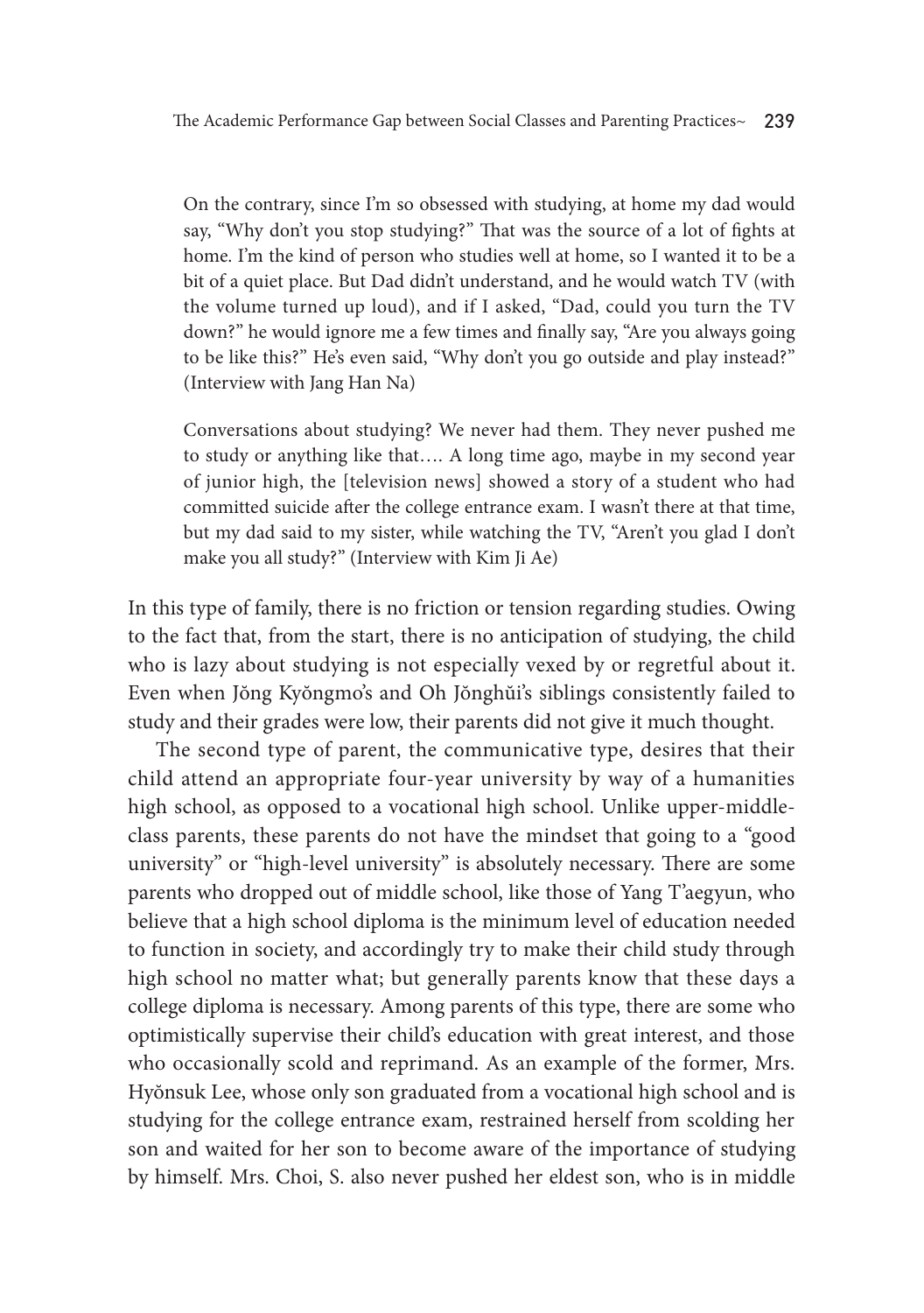school, to study.

Researcher: Most parents nag and continuously scold their children into studying…

Lee Hyŏnsuk: I didn't do that.

Researcher: Why not?

Lee Hyŏnsuk: Kids get stressed out. It's not just because of that, though, that I didn't nag him. People like me…whose parents worked really hard in the countryside, seeing that I felt sorry for them, so even if I didn't study, I would at least pretend to study when they were around. Because of that we continue to work really hard, thinking our son will learn by watching, just as he wants… but we never pushed him to study. But if I look back now I kind of think I should have nagged him just a little bit.

Because lowly educated working-classparents, unlike the middle class, do not alternate between the extremes of joy and sorrow or constantly react strongly and sensitively, their reactions do not make their children nervous or feel pressure to study. Nagging or scolding to study is an event that very rarely or at most occasionally happens, and so there is not much opportunity for the child's educational fervor or study time to increase. Unlike in the uppermiddle-class, the consciousness to internalize the motivation to study does not really arise in the working-class.

#### **2. Reasons Educational Aspiration Differs Among the Social Hierarchy**

If this is the case, then why do differences arise in educational aspirations between the highly educated middle class and the lowly educated working class? Why are upper-middle-class parents so obsessed with high-level universities, and conversely, why do lowly educated working-class parents have no consciousness of academic cliques? To state the conclusion first, the former type of parent has a greater sense of the crisis of downward social mobility, and knows well the reality of the power that educational capital has with regard to maintaining or elevating social status. On the other hand, the latter type of parent has a weakened fear of social status degradation, and has a tendency to see the possibility of realizing upward social mobility by getting a diploma from a so-called "good university" as unclear. In fact, upper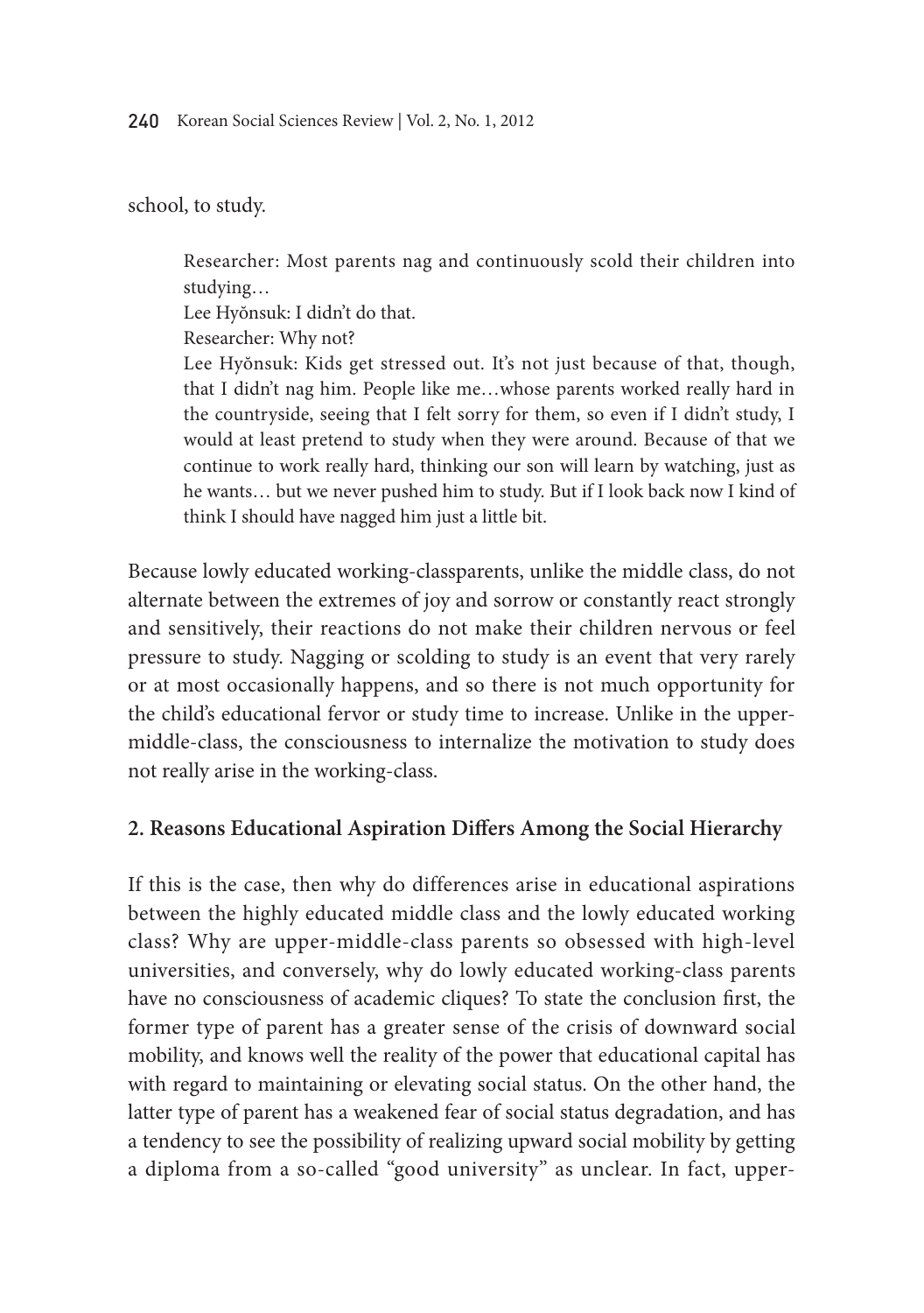The Academic Performance Gap between Social Classes and Parenting Practices~ 241

middle-class interviewees expressed the fact that their obsession with "good academic cliques" came from their sense of crisis regarding downward social mobility.

You're living as number 5 of 10—think you can move up to number 4? No? A person should work hard to "level up"; it's terrible to move downward. I would talk to him like that. "If you want to live like your father, study hard." (Interview with Mun Kyuhyŏn's mother)

…Studying is the shortest way to reach a success. Poor people these days, well, aren't they dancing in the streets? What are they called? Anyway celebrities… Those poor people have nothing to lose. The parents and children. But we're not like that. So we want to take the safe and comfortable way. I lived like that and so did my parents, because we had the same education, so if you look at it a certain way there is no development. We just keep going down the same old path. (Interview with Ch'a Kyŏngshin)

Compared to this, lowly educated working-class parents do not have a sense of crisis of downward social mobility with regard to their children having a harder or similarly not affluent life if they do not study hard. The five working-class and lower- class parents interviewed for this study all responded the same way in that they had never had any feelings of crisis of downward social mobility.

Researcher: If your children don't study, they'll have to continue being poor. Have you ever had any feelings of crisis regarding this?

Lee Hyŏnsuk: No, I've never thought about that. If he just does his best, what could be difficult? He works hard. So what could he not do? Do your best and work hard.

Researcher: Mr. Lee, you didn't graduate from university, but you're doing fine.

Lee Hyŏnsuk: Yes, but I haven't really felt that. If your family is peaceful and comfortable…and your mind and heart are rich, I think it's fine.

Interviewees from the lowly educated working-class did not have an intense and poignant experience with regard to higher education. They said that they hardly felt any regret, nor had complexes about not having gone to university.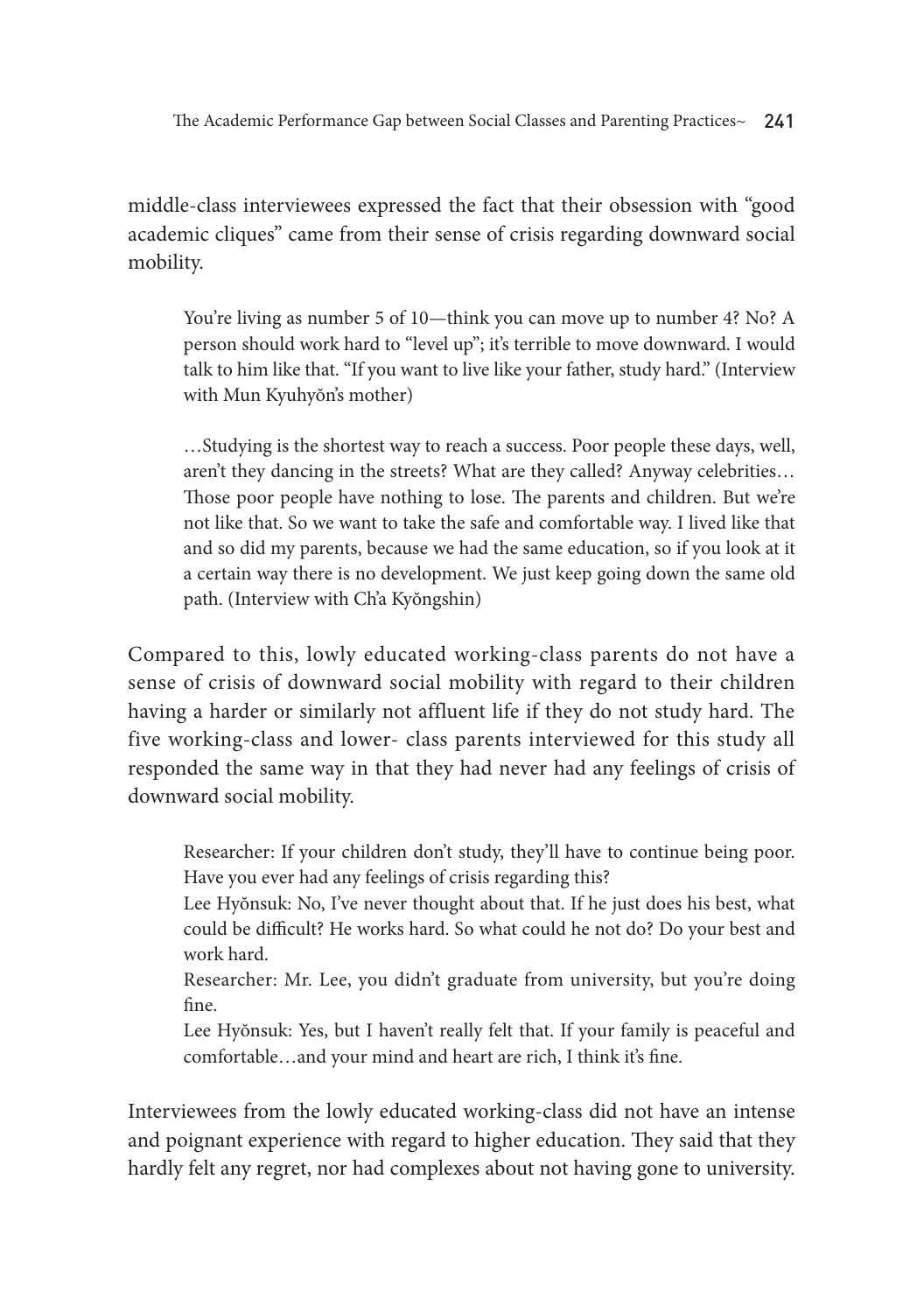In addition, they do not even consider the reason they have such hard lives to be their "low education level." The following statement from Yang Sŏyŏn's father, who was a middle-school dropout, clarifies this point.

As far as formal education, I didn't even make it through high school and I don't have any regrets or anything like that. I've been working hard living in my own way, and I'm still living my own life, thanks to our social structure. So if you think you want to live, even if you don't make a lot of money, you can make a living, no matter what. (Interview with Yang Sŏyŏn)

…I had no idea what kind of merit there was in going to college. Because I hadn't had any experience. Well, I said I graduated from a vocational high school. I have a friend who graduated from XX University in Seoul. She makes her kids study extremely hard. She made them study so hard, to the extent you could say it was an obsession…. There was something she used to say. Something she used to hammer into her kids. While I was listening right next to her, she would say, "If you come out of university, you can choose from an array of hundreds of jobs, but if you come out of high school, you can choose from an array of one or two. Which kind of life do you want to live?" …That was something I didn't know. "If you graduate from university there are that many jobs you can choose from—whatever job you want!" I realized it then…. People like us, we're fine if we just have our family, don't starve, and lived contentedly with our neighbors, …outside of that we don't really have any particular dreams. (Choi Sŭnghŭi)

It appears that these types of responses contradictour common sense notion that "people who were not able to receive much education must have deep resentment towards education because of the sorrow of not learning." However, this kind of common sense notion can be different from reality. The inferiority complex that lowly educated people normally have could potentially exist to some extent, but the problem is determining how frequently and seriously it brings disadvantage in everyday life, and in particular the labor market. If the labor market for lowly educated workers required a high level of mental labor and were a place where competition is based on capacity for mental labor, then of course, the lowly educated would constantly endure discrimination and the pressures of getting fired. However, the labor market in which highly educated people compete and the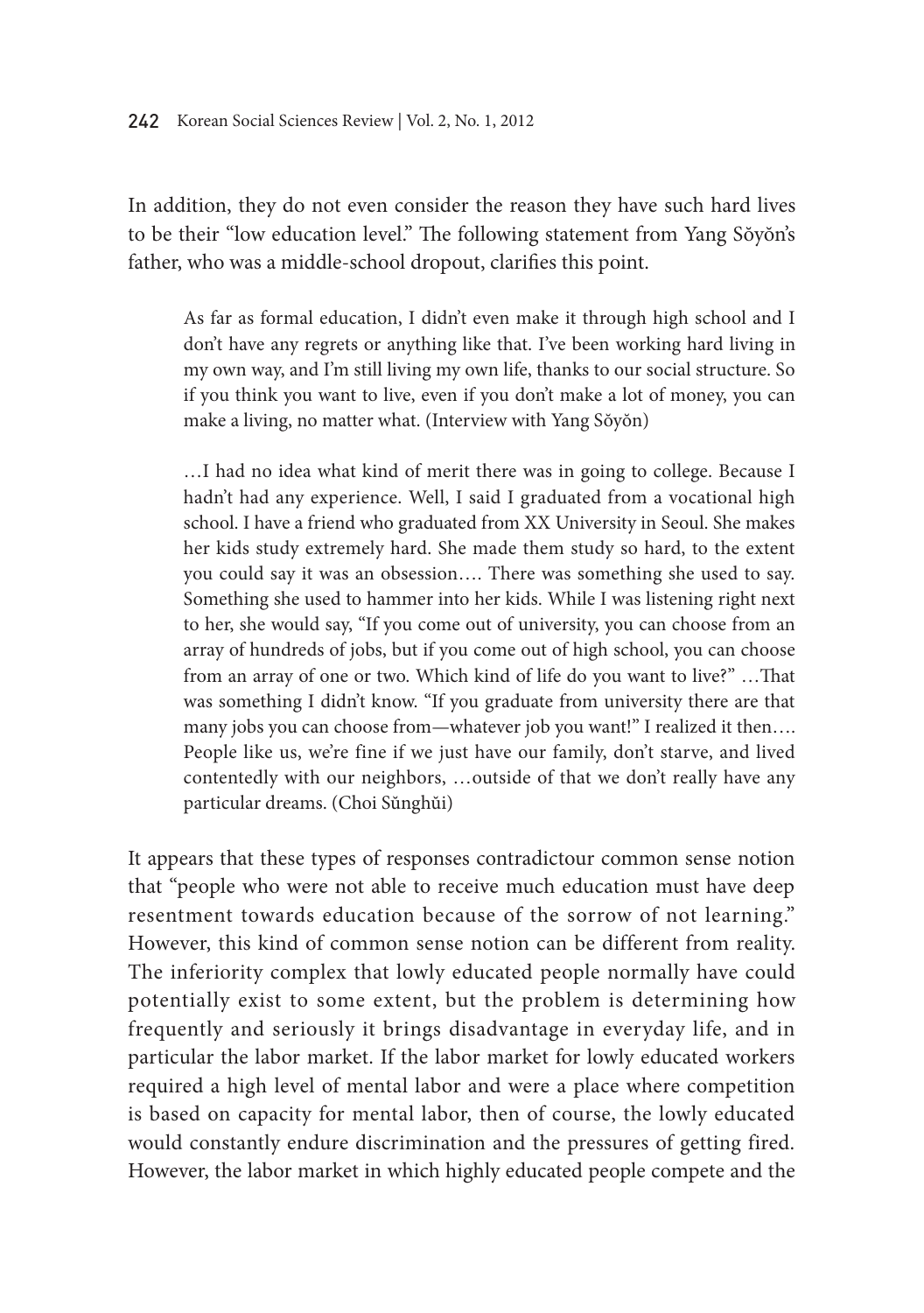labor market in which lowly educated peoplecompete exist separately. The labor market sectors for physical laborers and for only white-collar workers have formed separately. For the most part, the type of labor required by the labor market in which lowly educated people participate has no relation to education level. It is not important whether someone who is employed at a construction site as a casual worker, a bus driver, or a housekeeper graduated from middle school, high school, or a vocational college, so the instances in which they might lament their low education level and perceive disadvantages because of it could be unexpectedly few. Therefore, while on the one hand, lowly educated people actually experience less discrimination and feel less of the necessity of education in everyday life, on the other hand, we can say that the highly educated middle class urgently experiences and perceives both discrimination and the importance of education. Of course, the universality of this proposition has not been confirmed empirically. It is a hypothesis that was formed during the process of analyzing the results of this study's interviews. This study refers to this as "the paradox of perceived educational value" and suggests it as one hypothesis.

### **3. Other Factors that Influence Educational Achievement**

Several of the interviewees were divided into three types of student according to their educational fervor and attitude. The first type of student studies on their own without any supervision. These students' personalities are inherently competitive, so they hate losing to others and they have a tendency to have a strong will for victory. These students have a strong internal sense of educational direction, so even though their parents do not pressure them, they strive for education of their own accord because of their own ambition. The second type is those who study to meet their parents' requirements and expectations. More than because of a sense of satisfaction from achievement or interest in studying, they are the cases who study because of external influences and because their parents wish and require it. They are those who may not have had much enthusiasm for studying, but owing to their parents' force and pressure, steadily increased their will to study. The final type is those whose parents' pressure never changes their volition or attitude, and on the contrary, induces stress and antagonism. The personalities of this type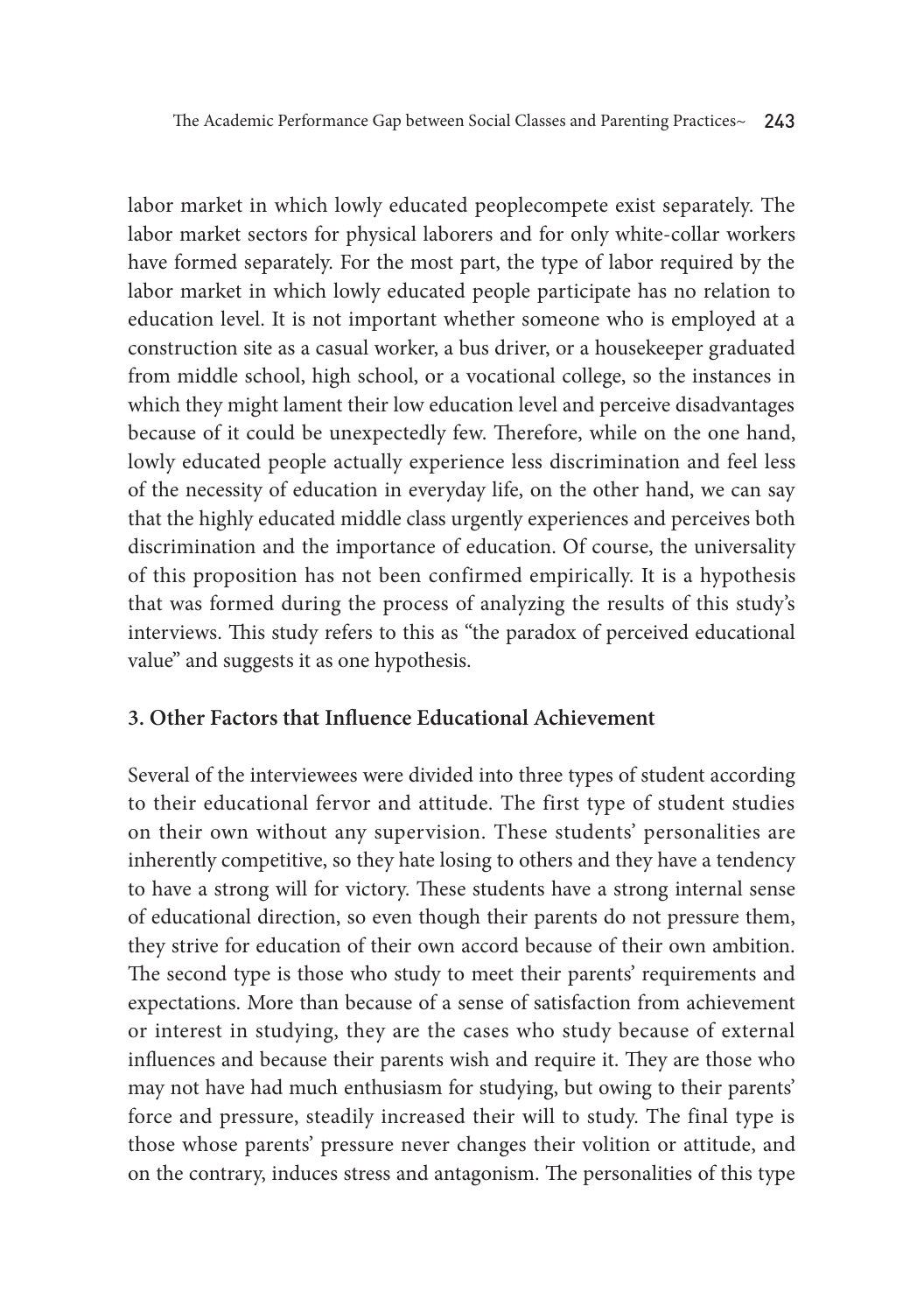of student include those who have a low capacity for studying, those who, opposite to the first type, have a weak sense of competition, and those who have an especially strong revulsion to being compared with others. If we add one more to this type, it would be those who grew up in a family environment distant from or barren of studying, and so lost interest in studying early on. They include students such as Shim Misŏn, Shin Hyosun, Jŏn Bongjun, and Kim Jiae, whose mothers abandoned the family or whose parents divorced, so they did not receive proper attention from their parents.

Among the 29 cases with which this research deals, students of the first and second type belonged together among those who had highly educated upper-middle-class parents and who successfully entered prestigious universities. Students such as Han Ch'angsŏk, Kim Namju, and Jo Dongjun are close to the first type, while Mun Kyuhyŏn, Jang Inbŏm, Jŏng Jiyong, An Jaehong, and Yun Jŏngran can be said to be of the second type. In other words, among academic achievers of upper-middle-class families, sometimes children are discovered who already have an especially educationoriented personality, even before the influence of the strong awareness of the importance of educational background from their parents. In these cases, rather than the role of promoting motivation or desire to study, parents concentrate on providing educational resources and support.

Compared to this, among the lowly educated working-class and lowincome cases, those who had achieved high levels of academic achievement and gone to prestigious universities (Kang Taehyŏn, Park Sangkyun, Jŏng Kyŏngmo, Oh Jŏnghŭi, Jang Hanna) were all examples of the first type. Their parents had a tendency to have an attitude of not showing deep interest in their education or leaving all decisions regarding education up to their children. With regard to these students' educational attitudes and educational aspirations being directly related to their academic grades, I could not discover any influence from their parents or their family environment. Compared with siblings from the same parents and family environment, it was not as if there was some particular external stimulus or benefit exerting itself only on these students. When compared with siblings from the same family, one of the main reasons these students succeeded is clearly connected to their individual characteristics. There was not a single case, at least among the above five cases, in which other siblings of the same family did well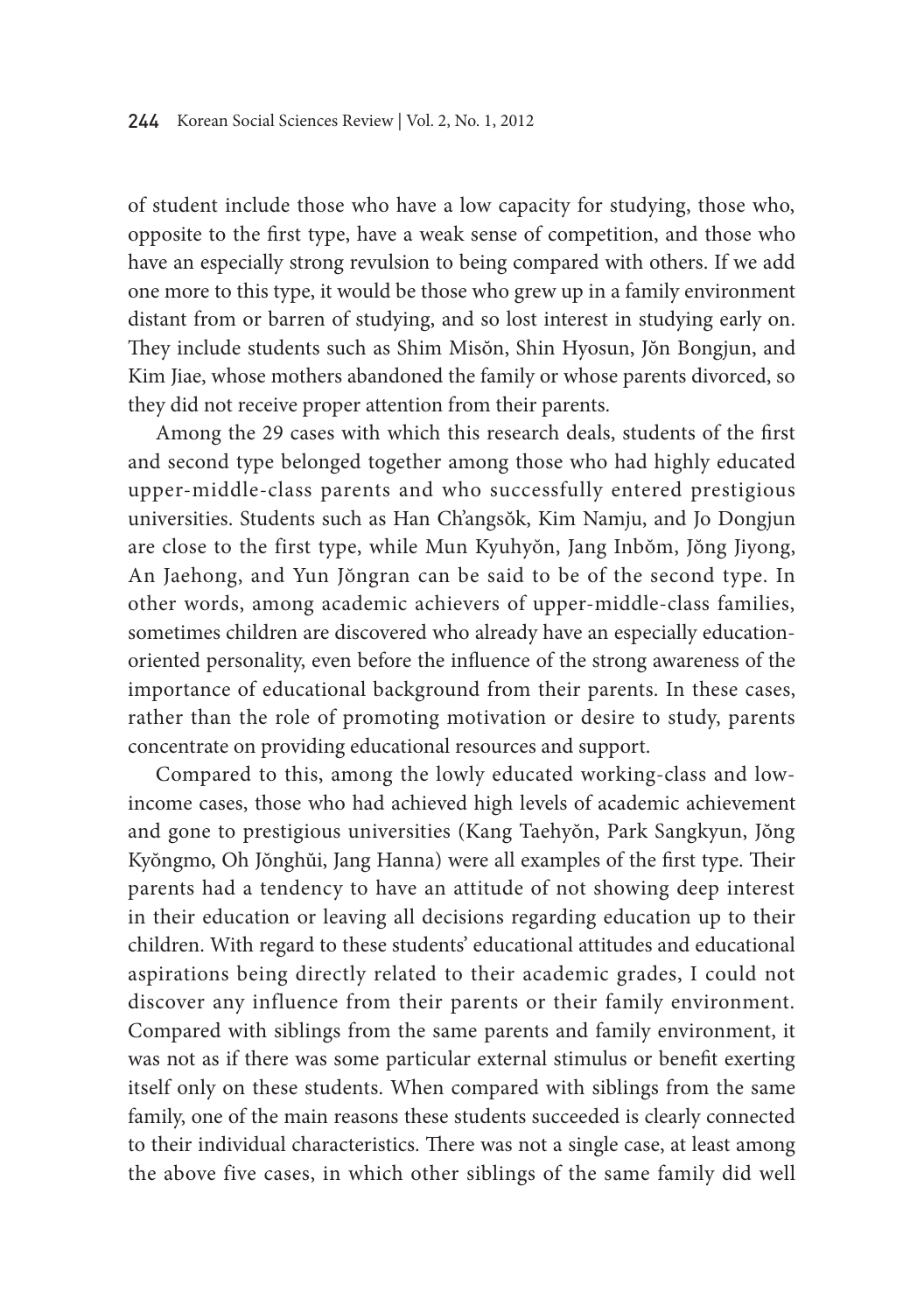in school or went to prestigious universities. Also, among other siblings, personality characteristics like those found in the academic achievers were not discovered. (However, it may only be that they were not found among the cases dealt with in this study; there is always a probabilistic possibility that there could be two or more children with inherently education-oriented personalities under one set of parents.) In relation to the factors that led to successful entrance into prestigious universities, the above five unanimously pointed to their ambition, and said, "It seems like it's something that was inherited."

If this is the case, then the reason the highly educated upper-middle-class's nurturing customs and strategies raise their children's academic achievement is that they can mass-produce the second type of student successfully. We can assume that students who have inherent academic aptitude and educationoriented personalities exist in every social class, and it can be said that the third type of personality, which is unsuitable for competitive and controlling cramming-style education, is an inherited condition unrelated to social class. However, the type-two success cases do not just succeed because of an inherently compliant personality; on top of that type of characteristic, parents' goal-oriented nurturing customs exert an influence and so educational enthusiasm comes half from the child's and half from the parents' will. Highly educated upper-middle-class parents' customs and strategies are not only ways to accelerate and exert pressure for their children's academic motivation, but also include choice strategies for the future, which based on intelligence, information, and economic ability, map out their children's educational background and deduce the best decision at every turning point.

On the one hand, previous academic scores exert influence on future academic scores and also on the student's educational aspirations. A student with a previously poor academic record has wholly low educational aspirations, and because this does not bring about a heightened level of educational enthusiasm or attitude, the possibility becomes higher that the process will repeat in the future at a lower level. But since students' educational aspirations are also influenced by parents' educational aspirations, the low educational aspirations and nurturing customs of parents of low education and low professional status maintain their child's educational achievement at a low level from the start, and as a result, influence their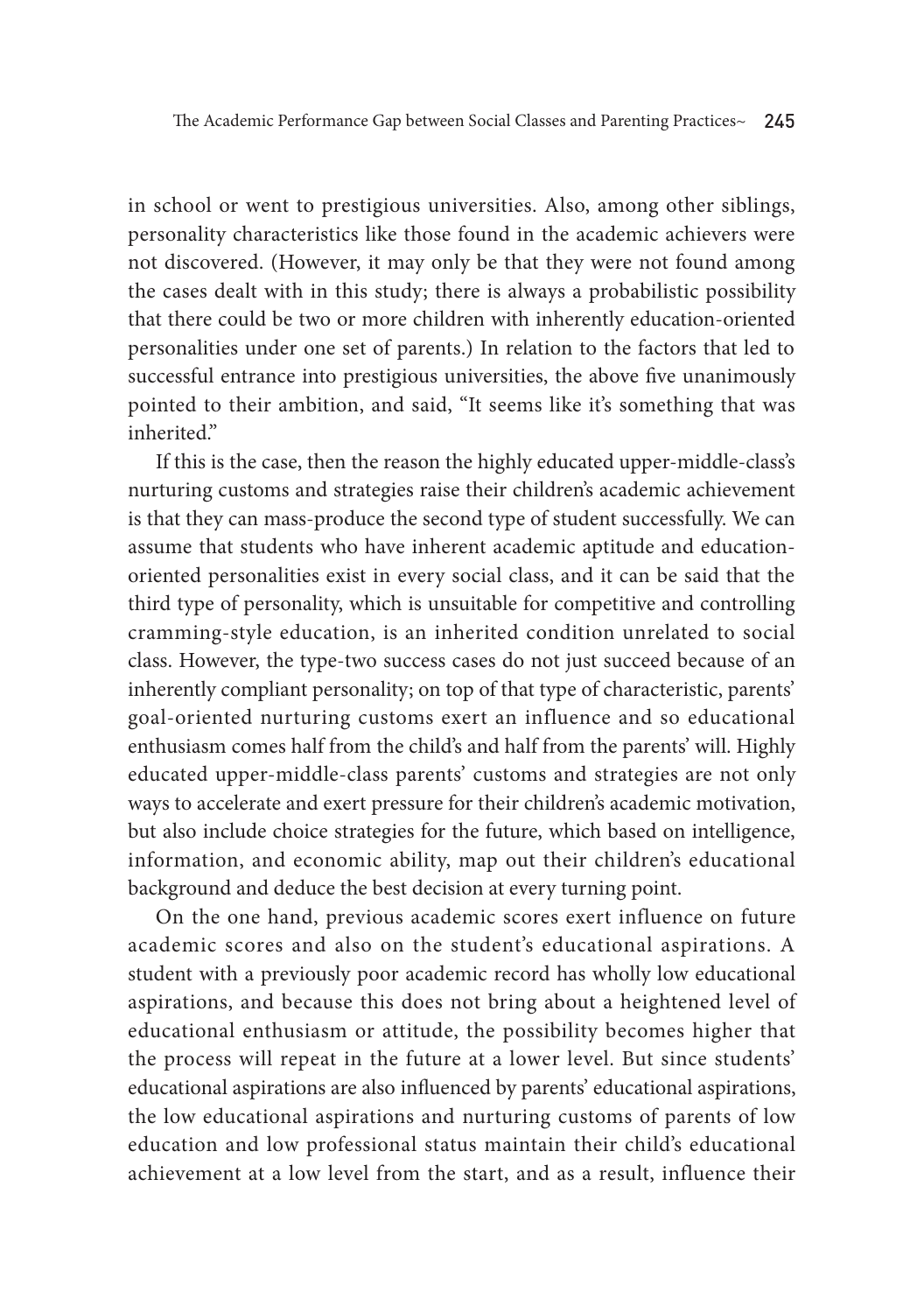#### 246 Korean Social Sciences Review | Vol. 2, No. 1, 2012



**Figure 2.** The Relationship between Parental Status and Children's Academic Scores.

child's educational aspirations and enthusiasm through previous academic achievement.

#### V. Conclusion  $\frac{1}{2}$ +\_^ƁVƠşķgò¬TIJfÁ,Ì}yýµ´S·ą

This study takes note of the conclusions of antecedent research that say amidst socioeconomic status, parents' educational level and professional status have an especially strong influence on a child's academic achievement, and attempts to elucidate the causes and mechanisms by which this phenomenon occurs. Among related theories, social capital theory does not clarify whether parental participation activities in education differ according to class and stratum, or whether they are unrelated to class status (Kim, D. 2008: 29). The investigation of the connection between the two is one important research question. That is because if parental interest and intervention is an important question. decisive factor in a child's level of academic achievement, then depending afÊË«ŔgÂôÉńËSƉ͛©Ĉ\_fɀøgĽ·͎T>S]Ĉ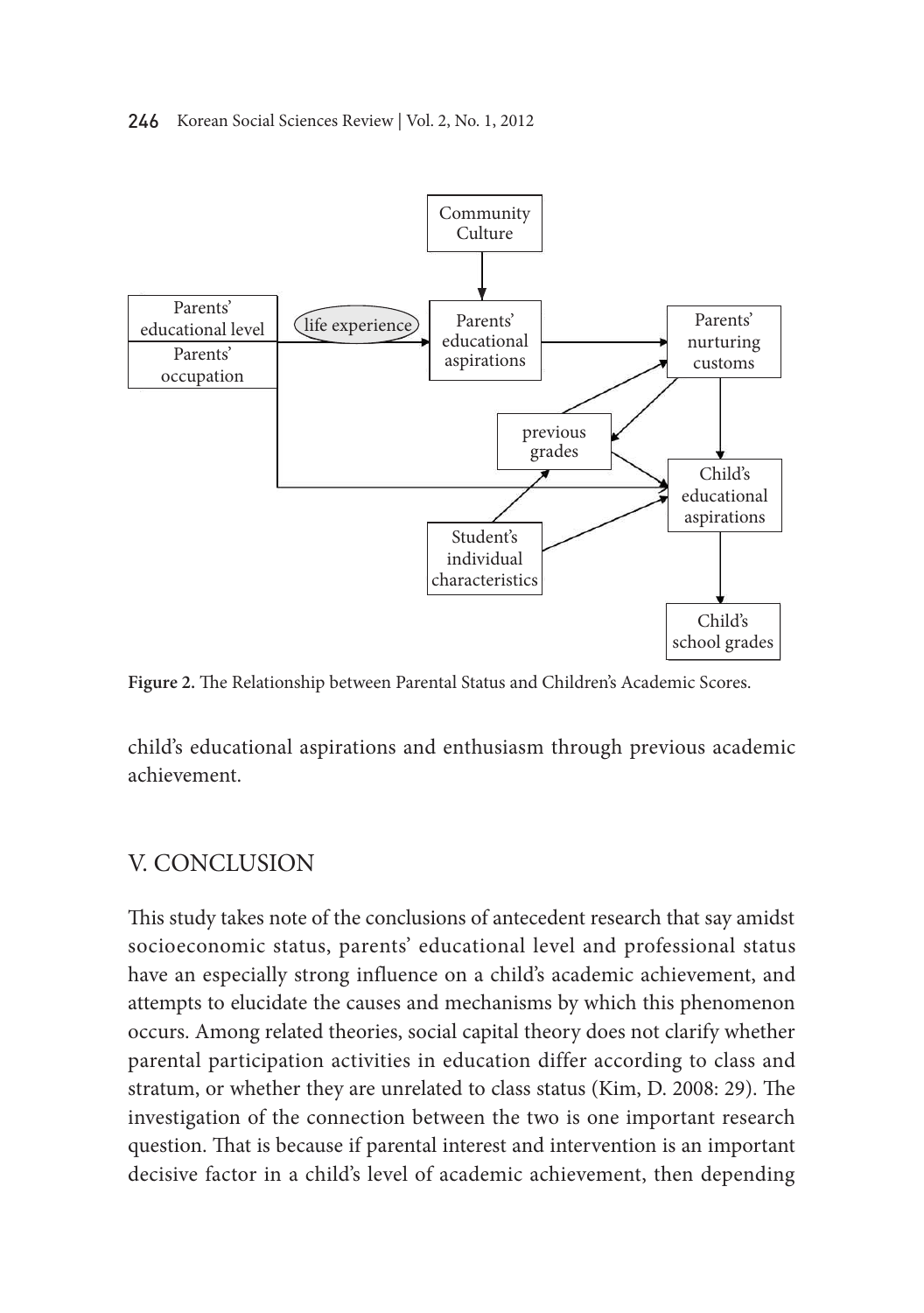on the relationship between parental class status and nurturing attitudes, the solution to educational inequality could be different.

The results of case study analyses show that highly educated uppermiddle-class parents have high educational aspirations that competitively prioritize entrance into a highly-ranked university with high academic capital value. These parents raise their child's awareness and control their life through diverse methods in everyday life, and imbue aspirations for a highlevel white-collar job so that the child's academic enthusiasm transforms to conform to these values of educational prestige. Compared with them, working-class parents of low professional status and without the experience of high-level education show no indication of practical behavior with the objective of sending their children to so-called "good universities." One upper-middle-class parent who graduated from Seoul University and Kyunggi High School said, "[I] didn't study very hard during high school and university, but I have the K-S mark and have made ends meet my whole life." And, while on the one hand, emphasizing the importance of studying to his son, one self-employed middle-school dropout said, "Even if you don't learn, you'll find a way somehow," and, "The smallest amount of education needed for life in society is high school graduation; if my child doesn't work hard on his own, I'm not going to force him to go to college."

As with the above, differences in educational aspirations and nurturing customs between the highly educated upper-middle-class and lowly educated working-class appear because their life experiences are different. The former have experienced firsthand the power of educational capital, and they know well from experience that prioritizing educational capital is the most powerful strategy for ensuring that their children's generation can maintain their current class status. Compared to them, the latter have never endeavored fiercely toward acquiring a high level of education or educational background, and have not experienced discrimination or disadvantages in the labor market as a result of their low education level. They sometimes by chance advise their children, "If you don't want to have a rough life like me, study hard," but they are unable to show what a life of accomplishment through studying hard is like, and also have never experienced it.

Hereby this study identifies the existence of an intimate relationship between parents' degree of interest and participation in their child's education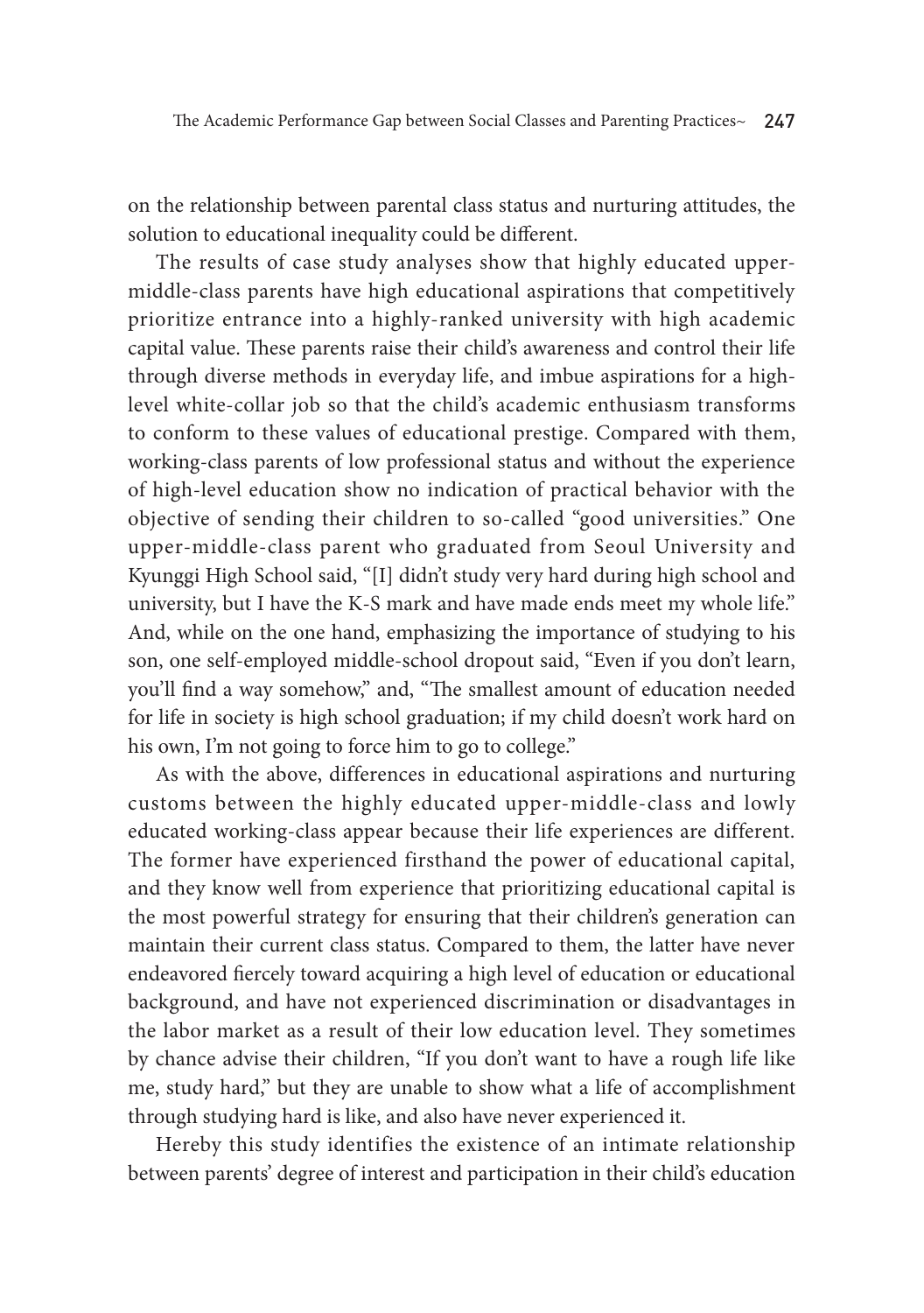and parental social class tendencies. The differences in parental educational level and professional status determine the differences in the degree and method of support and intervention in a child's education, and the outcome of those differences is, in the end, an expression of "class instinct" that strives to maintain one's current socioeconomic status. In other words, it can be said that parental nurturing methods, which influence a child's educational aspirations and enthusiasm and their class status, are different aspects of each other, but cannot be separated and are essentially the same.

In the process of analysis, the discovery of an "inherently educationoriented personality" as a factor that influences academic achievement, because of qualitative research, was a possible outcome. Because case studies target numerous related variables and deal with all phenomena and circumstances (Yin 2008: 89), they are an appropriate approach for teasing out new factors that do not show up using quantitative methods.

However, this research has limitations, which are as follows.

First, it deals with only one of many decisive factors related to academic scores. Explanatory factors such as educational aspiration and nurturing methods are one aspect of a mechanism that is auxiliary to parental social status, and we cannot declare that this explains the whole mechanism by which the social class education gap is born.

Secondly, on the point of being a qualitative study based on a limited number of cases, it has the limitation of not being able to attain statistical normalization.

In addition, in the process of analyzing the interview materials, the difference among social classes in the degree to which the value of educational capital is physically perceived, along with our societal assumptions and the contradictory "paradox of perceived educational value," as hypotheses formed by the author, are incomplete propositions that will need to be validated through further research.

#### BIBLIOGRAPHY

#### **References in Korean**

Ban, Sang Jin, Chung, Sung Suk, and Yang, Sung Kwan. 2005. "A Study on the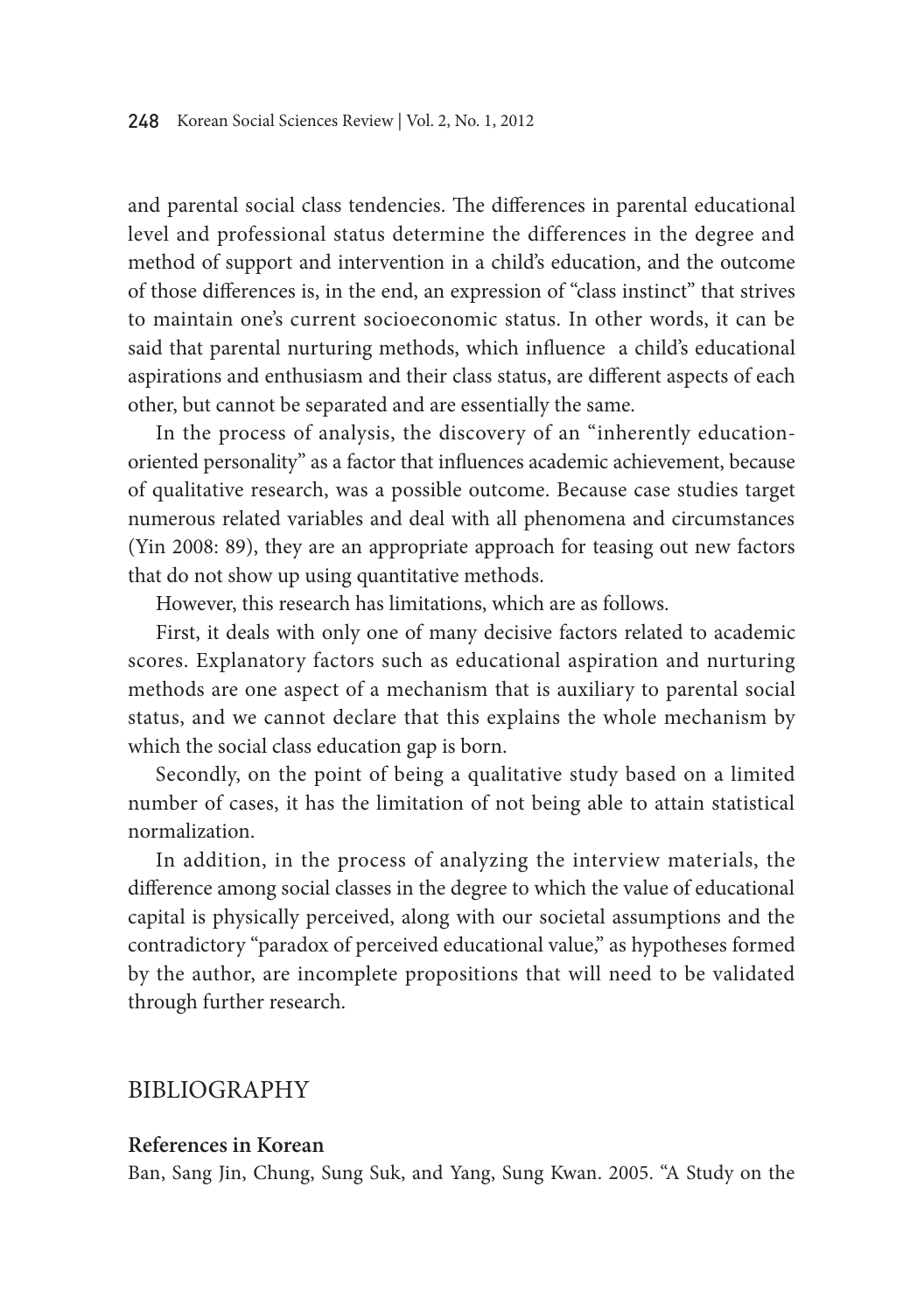Effect of Private Tutoring on Scholastic Achievements." The 1st Korean Education & Employment Panel (KEEP) Conference. pp. 483-515 ("과외가 학습성취에 미치는 영향 분석." 제1회 한국교육고용패널(KEEP) 학술대회 자료집: 483-515).

- Byun, Soo Yong and Kim, Kyung Keun. 2008. "Parental Involvement and Student Achievement in South Korea: Focusing on Differential Effects by Family Background." *Korean Journal of Sociology of Education* 18(1): 39-66 ("부모 의 교육적 관여가 학업성취에 미치는 영향: 가정배경의 영향을 중심으로". 『교육사 회학연구』 18(1): 39-66).
- Chang, Mi Hye. 2002. "Cultural Reproduction of Social Class: Effects of Cultural Capital on Student Ability Test." *Korean Journal of Sociology* 36(4): 223- 251 ("사회계급의 문화적 재생산: 대학 간 위계서열에 따른 부모의 계급구성의 차 이". 『한국사회학』 36(4): 223-251).
- Chang, Sang Soo and Sohn, Byung Sun. 2005. "The Effects of Family Background on Academic Achievement in Korea." *Korean Journal of Sociology* 39(4): 198-230 ("가족배경이 학업성적에 미치는 영향". 『한국사회학』 39(4): 198-230).
- Choi, Hyung Jai. 2007. "The Effect of Private Tutoring on College Entrance." The 8th Conference of Korean Labor and Income Panel Study (KLIPS) 1-33 ("사 교육의 대학 진학에 대한 효과". 제8회 한국노동패널(KLIPS) 학술대회 자료집. 1-33).
- Choi, Young Soon. 1999. "The Analysis on Supplemental Education Cost for Household: The Case of Korea in 1982-1997." *Journal of Economics and Finance of Education* 8(1): 393-413 ("한국 가계의 사교육비: 1982-1997년". 『교 육재정경제연구』 8(1): 393-413).
- Creswell, W. 2005. *Qualitative Inquiry and Research Design: Choosing Among Five Traditions*. Translated by Cho, Heung Seek et al. (『질적 연구방법론: 다섯 가 지 전통』).
- Hahn, Dae Dong et al. 2001. "A Study on the Comparison between the Effects of Private Tutoring versus In-School Education on Academic Achievement of High School Students." *Korean Journal of Sociology of Education* 11(1): 33- 54 ("고등학생 학업성취에 대한 학교효과와 과외효과의 비교연구". 『교육사회학연 구』 11(1): 33-54).
- Ju, Dong Beom. 1998. "Family Background and Academic Achievement: Does Mothers' Involvement in Children's Education Affect It?" *Sociology of Education* 8(1): 41-56 ("학생배경과 학업성취: 어머니의 자녀 교육에의 관여가 매개하는가?" 『교육사회학연구』 8(1): 41-56).
- Kim, Doo Hwan. 2008. "Parent-Child Social Relation on College Plan and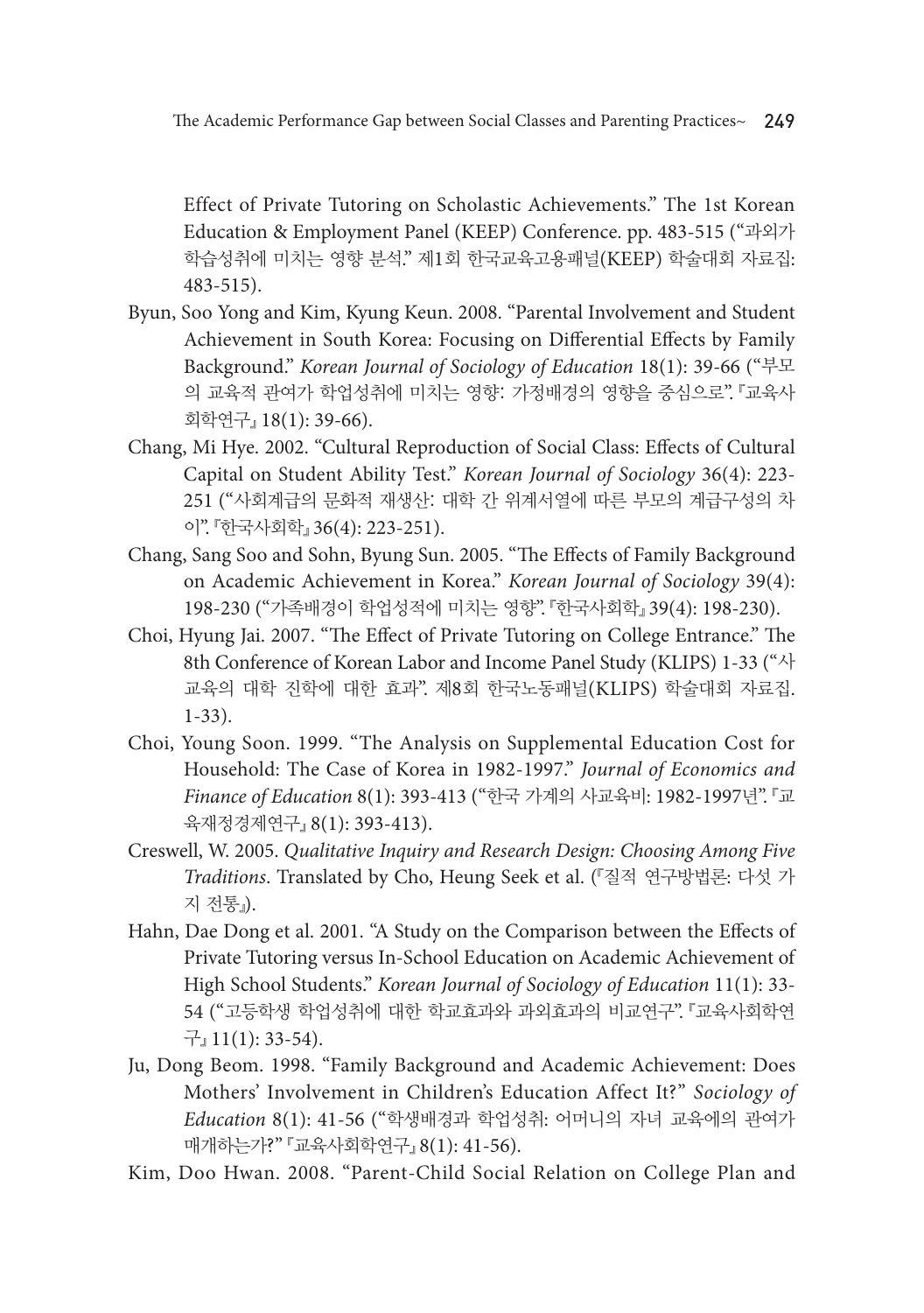Educational Achievement." *Korean Journal of Sociology of Education* 18(4): 29-53 ("부모와 자녀의 사회적 관계와 대학진학 포부 및 학업성취". 『교육사회학연 구』 18(4): 29-53).

- Kim, Hyun Ju and Lee, Byoung Hoon. 2005. "Effects of Family Background and Socio-Cultural Resources on the Children's Academic Performance." The 1st Korean Education & Employment Panel (KEEP) Conference. pp. 47-68 ("부모의 가족배경과 사회문화적 자원이 자녀의 학업성취에 미치는 영향." 제1회 한국교육고용패널 (KEEP) 학술대회 자료집: 47-68).
	- . 2007. "Effects of Family Background, Social Capital and Cultural Capital on the Children's Academic Performance." *Korean Journal of Population Studies* 30(1): 125-148 ("자녀의 학업성취에 미치는 가족배경, 사회자본 및 문화 자본의 영향". 『한국인구학』 30(1): 125-148).
- Kim, Kyung Keun. 2005. "Educational Gap in Korea and Determinant Factors." *Korean Journal of Sociology of Education* 15(3): 1-27 ("한국 사회 교육격차의 실태 및 결정요인". 『교육사회학연구』 5(3): 1-27).
- Kim, Kyung Keun and Byun, Soo Yong. 2007. "The Impact of Cultural Capital on Student Achievement in South Korea." *Korean Journal of Sociology of Education* 17(1): 23-51 ("한국 사회에서의 학업성취에 대한 문화자본의 영향". 『교육사회학연구』 17(1): 23-51).
- Kim, Shin Il. 2009. *Sociology of Education* (4th ed.). Paju, Korea: Kyoyook-Kwahaksa (『교육사회학』).
- Ku, In Hoe. 2003. "The Effect of Family Background on Adolescents' Educational Attainments." *Korean Journal of Social Welfare Studies* 22: 5-32 ("가족배경 이 청소년의 교육성취에 미치는 영향: 가족구조와 가족소득, 빈곤의 영향을 중심으 로". 『사회복지연구』 22: 5-32).
- Lee, Jong Gag and Kim, Kee Soo. 2003. "A Comparative Study on Conceptions of 'Education Fever'." *Korean Journal of Educational Research* 41(3): 191-214 ("교육열 개념의 비교와 재정의". 『교육학연구』 41(3): 191-214).
- Nam, Ki Gon. 2008. "Does the Rich Family Spend More Share of Expenditure to Private Tutoring?: The Relationship between Total Consumption Expenditure and the Share of Private Tutoring Cost." *Journal of Economic Development* 14(1): 27-53 ("부유한 가정일수록 사교육비 비중이 높아지는가?- 가구의 총지출액과 사교육비 지출 비중의 관련성". 『경제발전연구』 14(1): 27-53).
- Park, Chang Nam and Do, Jong Soo. 2005. "The Effects of Parent's Socio-Economic Status on Academic Achievement." *Social Welfare Policy* 22: 281-303 ("부모의 사회경제적 지위가 학업성취에 미치는 영향". 『사회복지정책』 22: 281-303).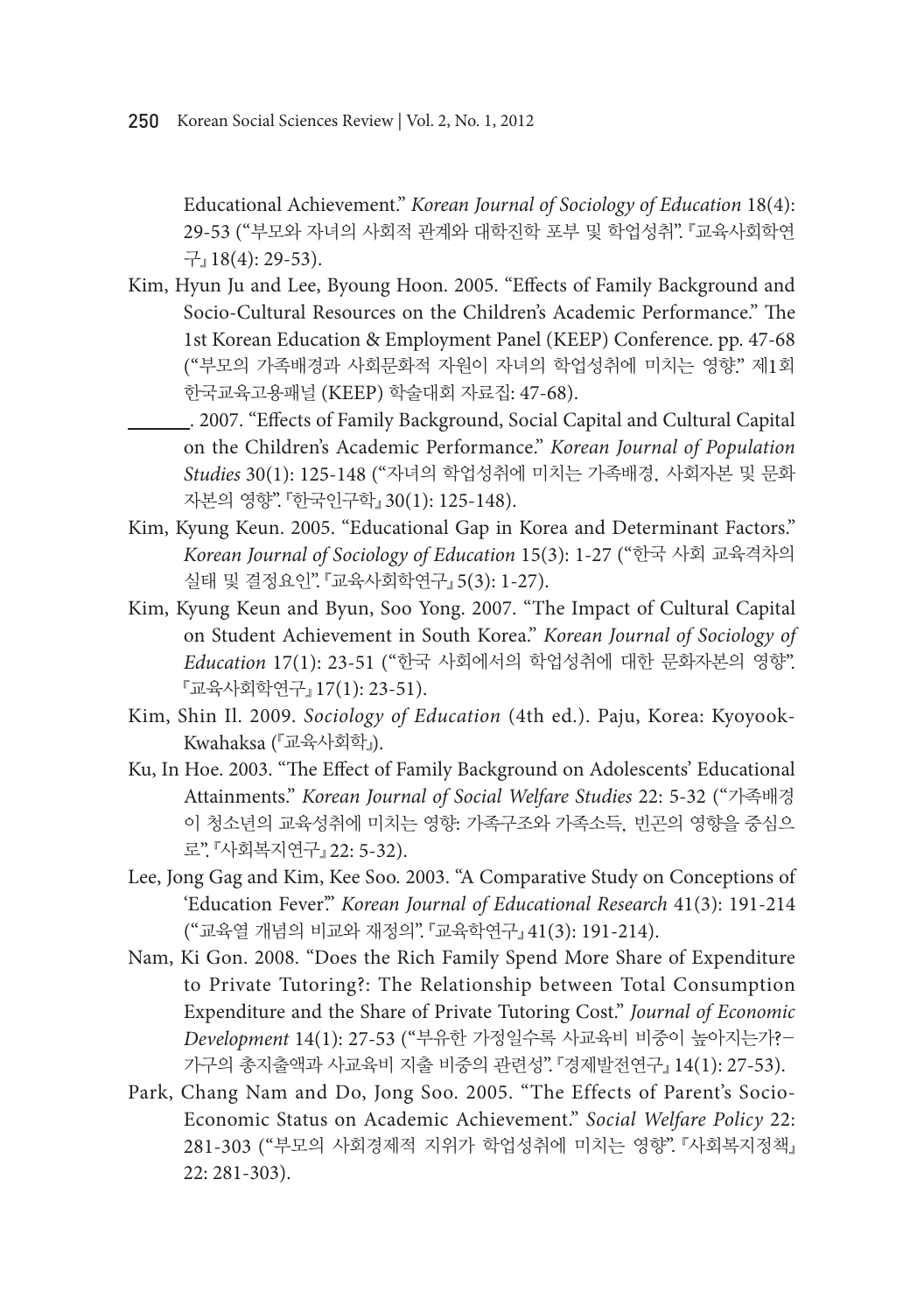The Academic Performance Gap between Social Classes and Parenting Practices~ 251

- Phang, Hanam and Kim, Kihun. 2002. "Opportunity and Inequality: Educational Stratification in Korea" *Korean Journal of Sociology* 36(4): 193-222 ("고등교 육 기회에 있어서 사회계층 간 불평등 분석." 『한국사회학』 36(4): 193-222).
- Ryu, Bang Ran and Kim, Seong Sik. 2006. *An Analysis of Educational Gap*. Korean Educational Development Institute (『교육격차: 가정배경과 학교교육 의 영향력 분석』).
- Yeo, Eugene et al. 2007. *A Study on Educational Inequality and Transmission of Poverty*. Korea Institute for Health and Social Affairs (『교육불평등과 빈곤의 대물림』).
- Yin, R. 2008. *Case Study Research: Design and Methods*. Thousand Oaks, CA: SAGE Inc. Translated by Shin, Kyung Shik et al. (『사례연구방법』 서울: 한경 사).
- Yoo, Hong Joon and Kim, Woul Hwa. 2002. "A Study on the Vocational Status of Korean Society." *Vocational Competency Development Study* 5(2): 35-66 ("한국 사회의 직업지위에 관한 연구." 『직업능력개발연구』 5(2): 35-66).

#### **References in English**

- Archer, L. 2003. The value of higher education. In L. Archer, M. Hutchings, and A. Ross. *Higher Education and Social Class: Issues of Exclusion and Inclusion* (pp. 119-136). London: RoutledgeFalmer.
- Barnard, W. M. 2004. Parent Involvement in Elementary School and Educational Attainment. *Children and Youth Services Review* 26: 39-62.
- Beblo, M., and Lauer, C. 2004. Do Family Resources Matter?: Educational Attainment during Transition in Poland. *Economics of Transition* 12(3): 537-558.
- Boudon, R. 1974. *Education, Opportunity, and Social Inequality: Changing Prospects in Western Society*. New York: John Wiley and Sons.
- Breen, R., and Yaish, M. 2006. Testing the Breen-Goldthorpe Model of Educational Decision Making. In S. L. Morgan, D. B. Grusky, and G. S. Fields (Eds.), *Mobility and Inequality* (pp. 232-258). Stanford, CA.: Stanford University Press.
- Coleman, J. S. 1988. Social Capital in the Creation of Human Capital. *American Journal of Sociology* 94 (Supplement): s95-s120.
	- . 1990. *Equality and Achievement in Education*. Boulder, Colorado: Westview Press.
- Conger, R. D., Conger, K. J., and Elder, G. H. 1997. Family Economic Hardship and Adolescent Adjustment: Mediating and Moderating Processes. In G. J.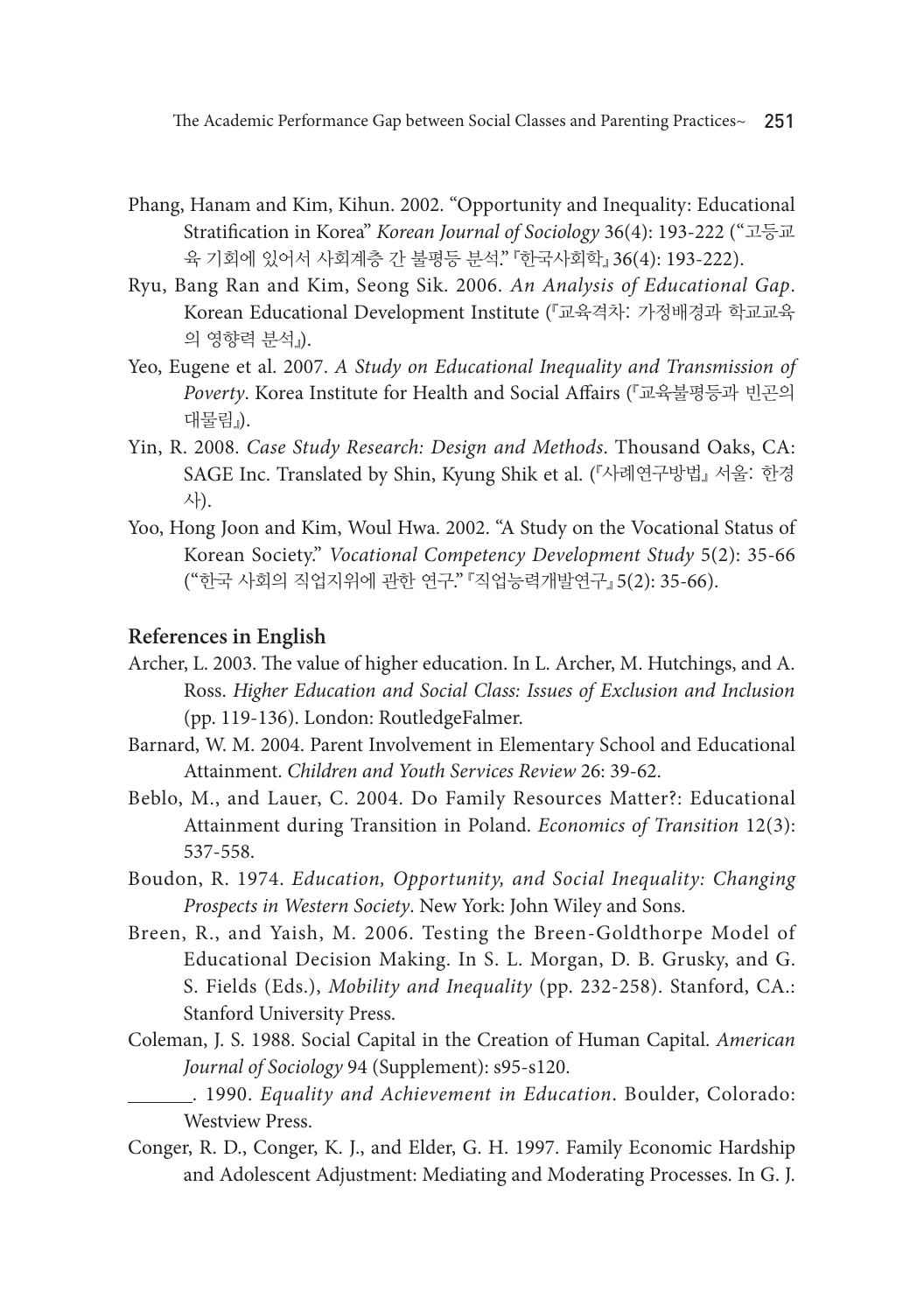Duncan and J. Brooks- Gunn (Eds.), *Consequences of Growing up Poor* (pp. 288-310). New York: Russell Sage Foundation.

- Cummings, E. M., Davies, P. T., and Simpson, K. S. 1994. Marital Conflict, Gender, and Children's Appraisals and Coping Efficacy as Mediators of Child Adjustment. *Journal of Family Psychology* 8(2): 141-149.
- De Graaf, P. M., and Ganzeboom, H.B.G. 1993. Family Back- Ground and Educational Attainment in the Netherlands for the 1891-1960 Birth Cohorts. In Y. Shavit and H. Blossfeld (Eds.), *Persistent Inequality: Changing Educational Attainment in Thirteen Countries* (pp. 75-99). Boulder, Colorado: Westview Press.
- De Graaf, N. D., De Graaf, P. M., and Kraaykamp, G. 2000. Parental Cultural Capital and Educational Attainment in the Netherlands: A Refinement of the Cultural Capital Perspective. *Sociology of Education* 73: 92-111.
- Dika, S. L. and Singh, K. 2002. Applications of Social Capital in Educational Literature: A Critical Synthesis. *Review of Educational Research* 72(1): 31- 60.
- DiMaggio, P. and Mohr, J. (1985). Cultural Capital, Educational Attainment, and Marital Selection. *American Journal of Sociology* 90(6): 1231-1261.
- Domina, T. 2005. Leveling the Home Advantage: Assessing the Effectiveness of Parental Involvement in Elementary School. *Sociology of Education* 78: 233-249.
- Erikson, R. and Jonsson, J. O. (Eds.) 1996. *Can Education be Equalized?: The Swedish Case in Comparative Perspective*. Boulder, Colorado: Westview Press.
- Grolnick, W. S. and Slowiaczek, M. L. 1994. Parents' Involvement in Children's Schooling: A Multidimensional Conceptualization and Motivational Model. *Child Development* 65: 237-252.
- Grych, J. H. and Fincham, F. D. 1990. Marital Conflict and Children's Adjustment: A Cognitive-Contextual Framework. *Psychological Bulletin* 108: 267-290.
- Guo, G. and Harris, K. M. 2000. The Mechanisms Mediating the Effects of Poverty on Children's Intellectual Development. *Demography* 37(4): 431- 447.
- Jencks, C. and Tach, L. 2006. Would Equal Opportunity Mean More Mobility? In S. L. Morgan, D. B. Grusky, and G. S. Fields (Eds.), *Mobility and Inequality* (pp. 23-58). Stanford, CA.: Stanford University Press.
- Kalmijn, M. 1994. Mother's Occupational Status and Children's Schooling. *American Sociological Review* 59: 257-275.